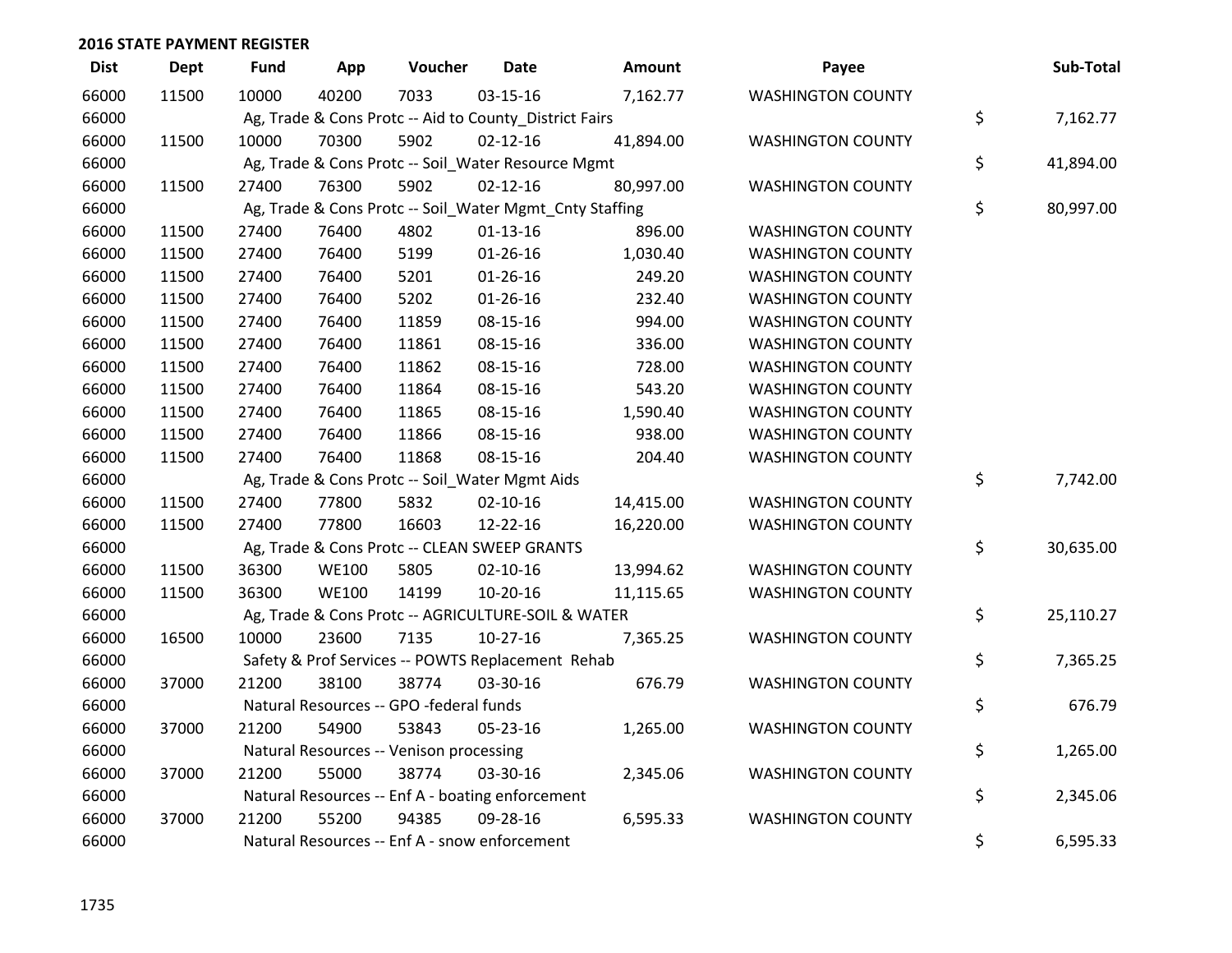| <b>Dist</b> | <b>Dept</b> | <b>Fund</b> | App   | Voucher                                             | <b>Date</b>    | <b>Amount</b> | Payee                       | Sub-Total          |
|-------------|-------------|-------------|-------|-----------------------------------------------------|----------------|---------------|-----------------------------|--------------------|
| 66000       | 37000       | 21200       | 55300 | 53843                                               | $05 - 23 - 16$ | 7,552.43      | <b>WASHINGTON COUNTY</b>    |                    |
| 66000       |             |             |       | Natural Resources -- Wildlife damage claims & abat  |                |               |                             | \$<br>7,552.43     |
| 66000       | 37000       | 21200       | 57400 | 95344                                               | 09-29-16       | 23,150.00     | <b>WASHINGTON COUNTY</b>    |                    |
| 66000       | 37000       | 21200       | 57400 | 97180                                               | 10-06-16       | 23,150.00     | <b>WASHINGTON COUNTY</b>    |                    |
| 66000       |             |             |       | Natural Resources -- RA- cnty snow trail & area aid |                |               |                             | \$<br>46,300.00    |
| 66000       | 37000       | 21200       | 58900 | 102745                                              | 11-18-16       | 422.81        | <b>WASHINGTON COUNTY</b>    |                    |
| 66000       |             |             |       | Natural Resources -- Resource aids - distribution o |                |               |                             | \$<br>422.81       |
| 66000       | 37000       | 21200       | 67800 | 71643                                               | 07-05-16       | 44,519.24     | <b>WASHINGTON COUNTY</b>    |                    |
| 66000       |             |             |       | Natural Resources -- EA - invasive aqu & lake mon   |                |               |                             | \$<br>44,519.24    |
| 66000       | 37000       | 36300       | TF100 | 105273                                              | 11-07-16       | 141,000.00    | <b>WASHINGTON COUNTY</b>    |                    |
| 66000       |             |             |       | Natural Resources -- DNR-NONPOINT SOURCE            |                |               |                             | \$<br>141,000.00   |
| 66000       | 39500       | 21100       | 17600 | 6437                                                | 07-29-16       | 251,898.00    | <b>WASHINGTON COUNTY</b>    |                    |
| 66000       | 39500       | 21100       | 17600 | 32982                                               | 10-05-16       | 251,898.00    | <b>WASHINGTON COUNTY</b>    |                    |
| 66000       | 39500       | 21100       | 17600 | 69097                                               | 12-29-16       | 151,144.00    | <b>WASHINGTON COUNTY</b>    |                    |
| 66000       |             |             |       | Transportation -- Tb, Trns Oper Aid Sf              |                |               |                             | \$<br>654,940.00   |
| 66000       | 39500       | 21100       | 19000 | 175                                                 | 07-05-16       | 998,101.08    | <b>WASHINGTON COUNTY</b>    |                    |
| 66000       | 39500       | 21100       | 19000 | 29129                                               | 10-03-16       | 499,050.55    | <b>WASHINGTON COUNTY</b>    |                    |
| 66000       |             |             |       | Transportation -- Trans Aids To Co.-Sf              |                |               |                             | \$<br>1,497,151.63 |
| 66000       | 39500       | 21100       | 16800 | 88066                                               | 05-06-16       | 296,294.00    | <b>COUNTY OF WASHINGTON</b> |                    |
| 66000       |             |             |       | Transportation -- Eldly&Disa Co/Aid Sf              |                |               |                             | \$<br>296,294.00   |
| 66000       | 39500       | 21100       | 17600 | 72062                                               | $01 - 04 - 16$ | 145,759.00    | <b>COUNTY OF WASHINGTON</b> |                    |
| 66000       | 39500       | 21100       | 17600 | 90062                                               | 05-27-16       | 251,898.00    | <b>COUNTY OF WASHINGTON</b> |                    |
| 66000       |             |             |       | Transportation -- Tb, Trns Oper Aid Sf              |                |               |                             | \$<br>397,657.00   |
| 66000       | 39500       | 21100       | 18500 | 76766                                               | 03-18-16       | 3,604.55      | TREAS WASHINGTON CO         |                    |
| 66000       | 39500       | 21100       | 18500 | 79127                                               | $04 - 14 - 16$ | 224.97        | TREAS WASHINGTON CO         |                    |
| 66000       |             |             |       | Transportation -- Hwy Sfty Loc Aid Ffd              |                |               |                             | \$<br>3,829.52     |
| 66000       | 39500       | 21100       | 19000 | 74066                                               | $01 - 04 - 16$ | 499,050.54    | <b>COUNTY OF WASHINGTON</b> |                    |
| 66000       |             |             |       | Transportation -- Trans Aids To Co.-Sf              |                |               |                             | \$<br>499,050.54   |
| 66000       | 41000       | 10000       | 11600 | 92350                                               | 11-29-16       | 121,520.00    | <b>WASHINGTON COUNTY</b>    |                    |
| 66000       |             |             |       | Corrections -- Reimbursing counties for proba       |                |               |                             | \$<br>121,520.00   |
| 66000       | 41000       | 10000       | 30200 | 19987                                               | $01-13-16$     | 7,064.16      | <b>WASHINGTON COUNTY</b>    |                    |
| 66000       | 41000       | 10000       | 30200 | 21620                                               | $01 - 20 - 16$ | 7,064.17      | <b>WASHINGTON COUNTY</b>    |                    |
| 66000       |             |             |       | Corrections -- Community intervention program       |                |               |                             | \$<br>14,128.33    |
| 66000       | 41000       | 10000       | 31300 | 26949                                               | 02-05-16       | 2,481.50      | <b>WASHINGTON COUNTY</b>    |                    |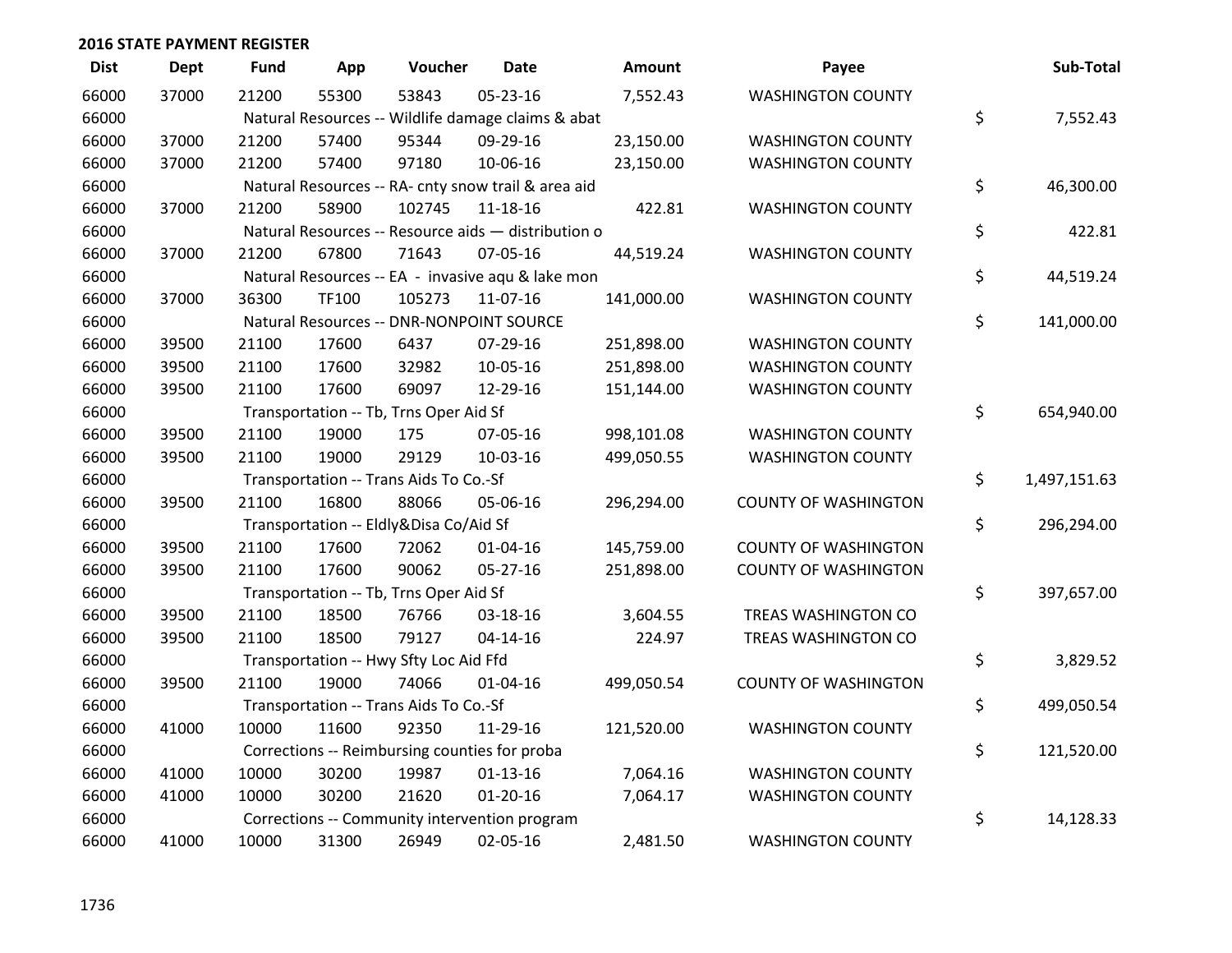| <b>Dist</b> | <b>Dept</b> | <b>Fund</b> | App   | Voucher                                       | <b>Date</b>    | Amount       | Payee                    | Sub-Total          |
|-------------|-------------|-------------|-------|-----------------------------------------------|----------------|--------------|--------------------------|--------------------|
| 66000       | 41000       | 10000       | 31300 | 26952                                         | 02-05-16       | 32.58        | <b>WASHINGTON COUNTY</b> |                    |
| 66000       | 41000       | 10000       | 31300 | 34496                                         | 03-09-16       | 15,280.30    | <b>WASHINGTON COUNTY</b> |                    |
| 66000       | 41000       | 10000       | 31300 | 50980                                         | 05-20-16       | 83,987.66    | <b>WASHINGTON COUNTY</b> |                    |
| 66000       |             |             |       | Corrections -- Community youth and family aid |                |              |                          | \$<br>101,782.04   |
| 66000       | 43500       | 10000       | 15000 | 56652                                         | $07 - 20 - 16$ | 200.00       | <b>WASHINGTON COUNTY</b> |                    |
| 66000       |             |             |       | Health Services -- Federal project aids       |                |              |                          | \$<br>200.00       |
| 66000       | 43500       | 10000       | 00000 | 90613                                         | $01 - 02 - 16$ | 48,695.00    | <b>WASHINGTON CO</b>     |                    |
| 66000       | 43500       | 10000       | 00000 | 90614                                         | $01 - 04 - 16$ | 104,080.00   | <b>WASHINGTON CO</b>     |                    |
| 66000       | 43500       | 10000       | 00000 | 90616                                         | $02 - 01 - 16$ | 162,079.00   | <b>WASHINGTON CO</b>     |                    |
| 66000       | 43500       | 10000       | 00000 | 90618                                         | 03-01-16       | 450,303.00   | <b>WASHINGTON CO</b>     |                    |
| 66000       | 43500       | 10000       | 00000 | 90622                                         | $04 - 01 - 16$ | 126,904.00   | <b>WASHINGTON CO</b>     |                    |
| 66000       | 43500       | 10000       | 00000 | 90624                                         | 05-02-16       | 129,027.00   | <b>WASHINGTON CO</b>     |                    |
| 66000       | 43500       | 10000       | 00000 | 90627                                         | 06-01-16       | 380,531.00   | <b>WASHINGTON CO</b>     |                    |
| 66000       | 43500       | 10000       | 00000 | 90628                                         | 06-29-16       | 65,403.00    | <b>WASHINGTON CO</b>     |                    |
| 66000       | 43500       | 10000       | 00000 | 90700                                         | $07 - 01 - 16$ | 291,965.00   | <b>WASHINGTON CO</b>     |                    |
| 66000       | 43500       | 10000       | 00000 | 90701                                         | 08-01-16       | 1,134,396.00 | <b>WASHINGTON CO</b>     |                    |
| 66000       | 43500       | 10000       | 00000 | 90702                                         | 09-01-16       | 99,473.00    | <b>WASHINGTON CO</b>     |                    |
| 66000       | 43500       | 10000       | 00000 | 90704                                         | $10-01-16$     | 319,734.00   | <b>WASHINGTON CO</b>     |                    |
| 66000       | 43500       | 10000       | 00000 | 90705                                         | 11-01-16       | 105,359.00   | <b>WASHINGTON CO</b>     |                    |
| 66000       | 43500       | 10000       | 00000 | 90706                                         | 12-01-16       | 498,251.00   | <b>WASHINGTON CO</b>     |                    |
| 66000       |             |             |       | Health Services -- State/Fed Aids             |                |              |                          | \$<br>3,916,200.00 |
| 66000       | 45500       | 10000       | 22100 | 14357                                         | $07 - 22 - 16$ | 5,910.00     | <b>WASHINGTON COUNTY</b> |                    |
| 66000       |             |             |       | Justice -- Crime laboratories, DNA            |                |              |                          | \$<br>5,910.00     |
| 66000       | 45500       | 10000       | 22500 | 6359                                          | $02 - 16 - 16$ | 13,168.00    | <b>WASHINGTON COUNTY</b> |                    |
| 66000       |             |             |       | Justice -- Drug crimes enforcement, local     |                |              |                          | \$<br>13,168.00    |
| 66000       | 45500       | 10000       | 23100 | 18117                                         | 10-19-16       | 7,559.24     | <b>WASHINGTON COUNTY</b> |                    |
| 66000       | 45500       | 10000       | 23100 | 21123                                         | 12-21-16       | 21,280.00    | <b>WASHINGTON COUNTY</b> |                    |
| 66000       |             |             |       | Justice -- Law enforcement train, local       |                |              |                          | \$<br>28,839.24    |
| 66000       | 45500       | 10000       | 24100 | 14598                                         | $07 - 26 - 16$ | 2,926.95     | <b>WASHINGTON COUNTY</b> |                    |
| 66000       |             |             |       | Justice -- Federal aid, state operations      |                |              |                          | \$<br>2,926.95     |
| 66000       | 45500       | 10000       | 25100 | 5741                                          | 02-08-16       | 4,757.50     | <b>WASHINGTON COUNTY</b> |                    |
| 66000       | 45500       | 10000       | 25100 | 9625                                          | 05-09-16       | 4,757.50     | <b>WASHINGTON COUNTY</b> |                    |
| 66000       | 45500       | 10000       | 25100 | 10027                                         | 05-19-16       | 3,154.46     | <b>WASHINGTON COUNTY</b> |                    |
| 66000       | 45500       | 10000       | 25100 | 14855                                         | 08-04-16       | 4,757.50     | <b>WASHINGTON COUNTY</b> |                    |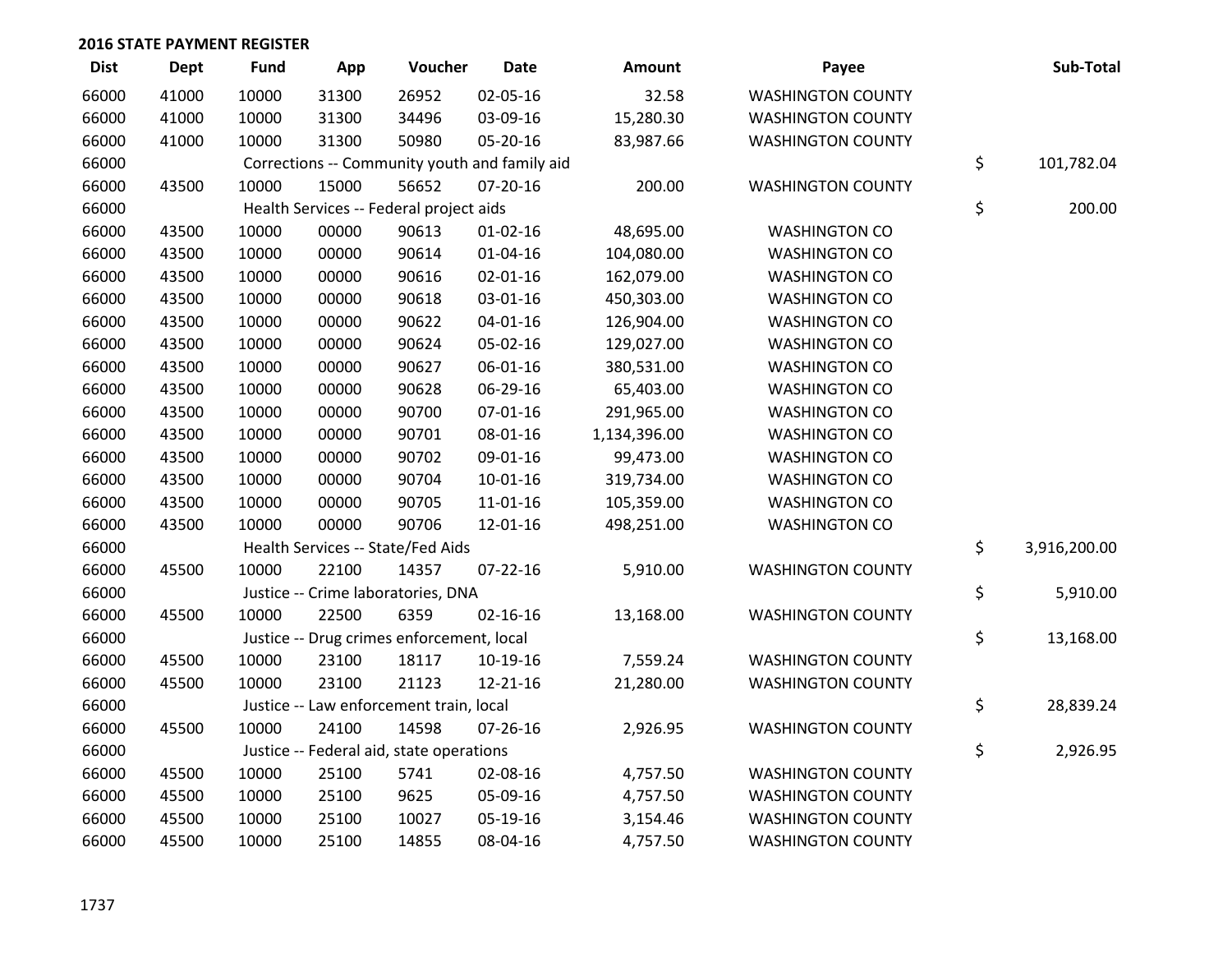| <b>Dist</b> | <b>Dept</b> | <b>Fund</b> | App   | Voucher                                        | <b>Date</b>                                       | <b>Amount</b> | Payee                    | Sub-Total        |
|-------------|-------------|-------------|-------|------------------------------------------------|---------------------------------------------------|---------------|--------------------------|------------------|
| 66000       | 45500       | 10000       | 25100 | 15721                                          | 08-24-16                                          | 3,947.63      | <b>WASHINGTON COUNTY</b> |                  |
| 66000       | 45500       | 10000       | 25100 | 19088                                          | 11-09-16                                          | 4,757.50      | <b>WASHINGTON COUNTY</b> |                  |
| 66000       | 45500       | 10000       | 25100 | 19853                                          | 11-30-16                                          | 6,718.57      | <b>WASHINGTON COUNTY</b> |                  |
| 66000       |             |             |       | Justice -- Federal aid, local assistance       |                                                   |               |                          | \$<br>32,850.66  |
| 66000       | 45500       | 10000       | 27900 | 13230                                          | 06-28-16                                          | 51,951.49     | <b>WASHINGTON COUNTY</b> |                  |
| 66000       | 45500       | 10000       | 27900 | 20503                                          | 12-09-16                                          | 60,613.26     | <b>WASHINGTON COUNTY</b> |                  |
| 66000       |             |             |       | Justice -- Alt prosecut Justice Info Fees      |                                                   |               |                          | \$<br>112,564.75 |
| 66000       | 45500       | 10000       | 53200 | 7640                                           | 03-14-16                                          | 42,398.59     | <b>WASHINGTON COUNTY</b> |                  |
| 66000       | 45500       | 10000       | 53200 | 14470                                          | $07 - 22 - 16$                                    | 38,425.48     | <b>WASHINGTON COUNTY</b> |                  |
| 66000       |             |             |       | Justice -- Crime victim witness assist         |                                                   |               |                          | \$<br>80,824.07  |
| 66000       | 45500       | 10000       | 54200 | 21038                                          | 12-19-16                                          | 242.54        | <b>WASHINGTON COUNTY</b> |                  |
| 66000       |             |             |       | Justice -- Federal aid, victim assistance      |                                                   |               |                          | \$<br>242.54     |
| 66000       | 46500       | 10000       | 30800 | 17470                                          | 11-07-16                                          | 7,917.64      | <b>WASHINGTON COUNTY</b> |                  |
| 66000       |             |             |       |                                                | Military Affairs -- Emergency response equipment  |               |                          | \$<br>7,917.64   |
| 66000       | 46500       | 10000       | 33700 | 12970                                          | 07-20-16                                          | 14,277.00     | <b>WASHINGTON COUNTY</b> |                  |
| 66000       | 46500       | 10000       | 33700 | 18646                                          | 12-06-16                                          | 14,277.00     | <b>WASHINGTON COUNTY</b> |                  |
| 66000       |             |             |       | Military Affairs -- Local emer planning grants |                                                   |               |                          | \$<br>28,554.00  |
| 66000       | 46500       | 10000       | 34200 | 5081                                           | $01-27-16$                                        | 37,734.88     | <b>WASHINGTON COUNTY</b> |                  |
| 66000       | 46500       | 10000       | 34200 | 5631                                           | 02-04-16                                          | 14,407.00     | <b>WASHINGTON COUNTY</b> |                  |
| 66000       | 46500       | 10000       | 34200 | 7803                                           | 03-25-16                                          | 1,600.00      | <b>WASHINGTON COUNTY</b> |                  |
| 66000       | 46500       | 10000       | 34200 | 13909                                          | 08-16-16                                          | 37,572.64     | <b>WASHINGTON COUNTY</b> |                  |
| 66000       | 46500       | 10000       | 34200 | 16160                                          | 10-04-16                                          | 4,800.00      | <b>WASHINGTON COUNTY</b> |                  |
| 66000       | 46500       | 10000       | 34200 | 18716                                          | 12-06-16                                          | 37,572.63     | <b>WASHINGTON COUNTY</b> |                  |
| 66000       | 46500       | 10000       | 34200 | 19314                                          | $12 - 21 - 16$                                    | 26,400.00     | <b>WASHINGTON COUNTY</b> |                  |
| 66000       |             |             |       |                                                | Military Affairs -- Federal aid, local assistance |               |                          | \$<br>160,087.15 |
| 66000       | 48500       | 15200       | 12700 | 14010                                          | 06-30-16                                          | 1,300.00      | <b>WASHINGTON COUNTY</b> |                  |
| 66000       |             |             |       | Veterans Affairs -- Grants to counties         |                                                   |               |                          | \$<br>1,300.00   |
| 66000       | 48500       | 58200       | 26700 | 14010                                          | 06-30-16                                          | 5,850.00      | <b>WASHINGTON COUNTY</b> |                  |
| 66000       | 48500       | 58300       | 37000 | 14010                                          | 06-30-16                                          | 5,850.00      | <b>WASHINGTON COUNTY</b> |                  |
| 66000       |             |             |       | Veterans Affairs -- County grants              |                                                   |               |                          | \$<br>11,700.00  |
| 66000       | 50500       | 10000       | 15500 | 9600                                           | 01-29-16                                          | 6,838.20      | <b>WASHINGTON COUNTY</b> |                  |
| 66000       | 50500       | 10000       | 15500 | 11517                                          | $02 - 17 - 16$                                    | 10,250.12     | <b>WASHINGTON COUNTY</b> |                  |
| 66000       | 50500       | 10000       | 15500 | 16313                                          | $04-15-16$                                        | 9,463.59      | <b>WASHINGTON COUNTY</b> |                  |
| 66000       | 50500       | 10000       | 15500 | 19160                                          | 05-17-16                                          | 8,336.33      | <b>WASHINGTON COUNTY</b> |                  |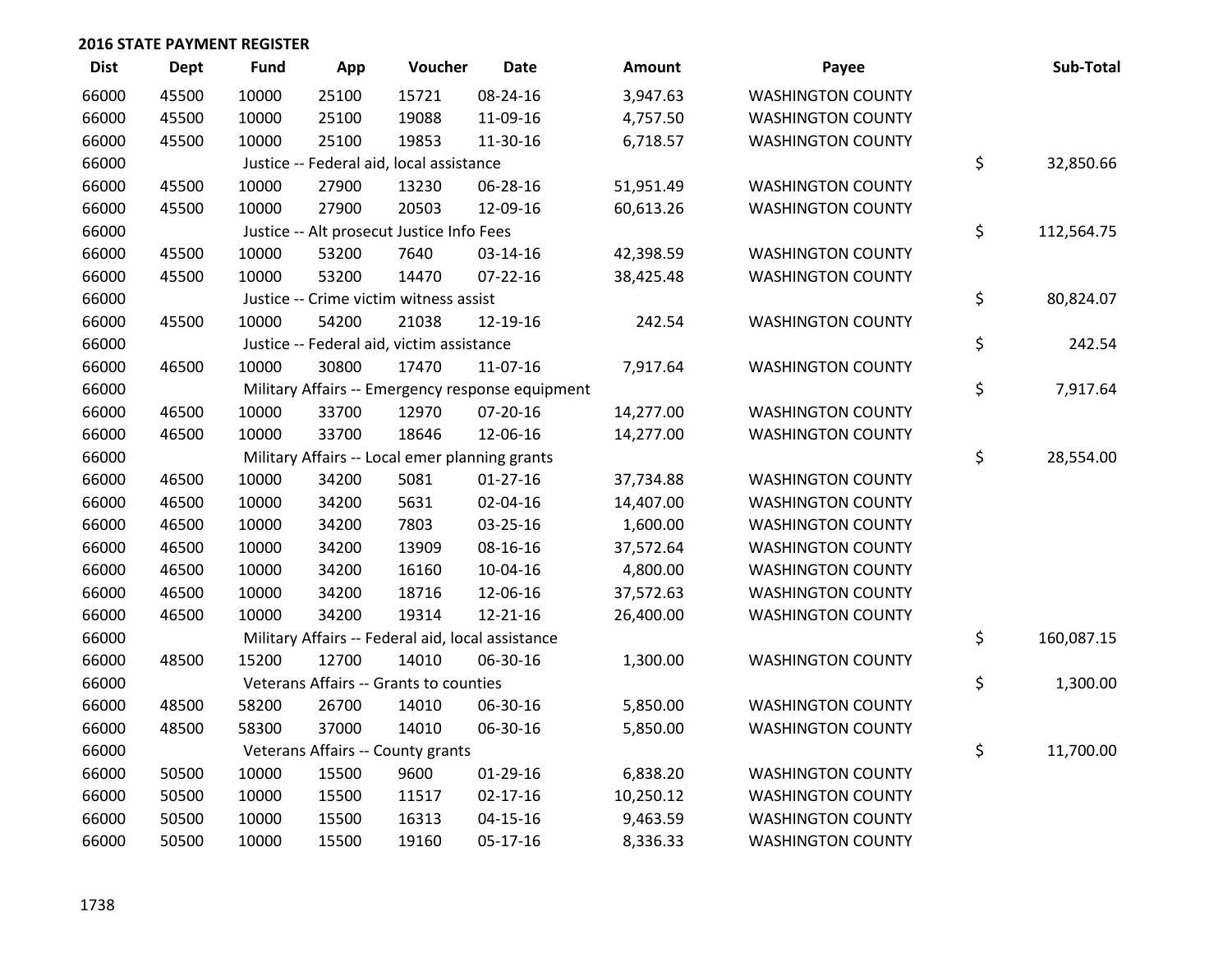| <b>Dist</b> | <b>Dept</b> | <b>Fund</b> | App                    | Voucher                                         | <b>Date</b>    | <b>Amount</b> | Payee                    | Sub-Total           |
|-------------|-------------|-------------|------------------------|-------------------------------------------------|----------------|---------------|--------------------------|---------------------|
| 66000       | 50500       | 10000       | 15500                  | 20770                                           | 06-01-16       | 7,860.34      | <b>WASHINGTON COUNTY</b> |                     |
| 66000       | 50500       | 10000       | 15500                  | 26094                                           | 08-01-16       | 7,513.49      | <b>WASHINGTON COUNTY</b> |                     |
| 66000       | 50500       | 10000       | 15500                  | 28814                                           | 09-01-16       | 6,339.14      | <b>WASHINGTON COUNTY</b> |                     |
| 66000       | 50500       | 10000       | 15500                  | 29955                                           | 09-15-16       | 2,731.41      | <b>WASHINGTON COUNTY</b> |                     |
| 66000       | 50500       | 10000       | 15500                  | 31050                                           | 09-29-16       | 4,627.43      | <b>WASHINGTON COUNTY</b> |                     |
| 66000       | 50500       | 10000       | 15500                  | 33875                                           | 10-31-16       | 6,922.95      | <b>WASHINGTON COUNTY</b> |                     |
| 66000       | 50500       | 10000       | 15500                  | 36220                                           | 11-30-16       | 5,954.81      | <b>WASHINGTON COUNTY</b> |                     |
| 66000       |             |             |                        | Administration -- Federal aid, local assistance |                |               |                          | \$<br>76,837.81     |
| 66000       | 50500       | 23500       | 37100                  | 9600                                            | $01-29-16$     | 6,064.06      | <b>WASHINGTON COUNTY</b> |                     |
| 66000       | 50500       | 23500       | 37100                  | 11517                                           | $02 - 17 - 16$ | 10,684.03     | <b>WASHINGTON COUNTY</b> |                     |
| 66000       | 50500       | 23500       | 37100                  | 16313                                           | $04 - 15 - 16$ | 8,920.61      | <b>WASHINGTON COUNTY</b> |                     |
| 66000       | 50500       | 23500       | 37100                  | 19160                                           | 05-17-16       | 7,522.58      | <b>WASHINGTON COUNTY</b> |                     |
| 66000       | 50500       | 23500       | 37100                  | 20770                                           | $06 - 01 - 16$ | 4,020.15      | <b>WASHINGTON COUNTY</b> |                     |
| 66000       | 50500       | 23500       | 37100                  | 26094                                           | 08-01-16       | 3,109.65      | <b>WASHINGTON COUNTY</b> |                     |
| 66000       | 50500       | 23500       | 37100                  | 28814                                           | 09-01-16       | 2,571.78      | <b>WASHINGTON COUNTY</b> |                     |
| 66000       | 50500       | 23500       | 37100                  | 29955                                           | 09-15-16       | 4,180.57      | <b>WASHINGTON COUNTY</b> |                     |
| 66000       | 50500       | 23500       | 37100                  | 31050                                           | 09-29-16       | 7,752.97      | <b>WASHINGTON COUNTY</b> |                     |
| 66000       | 50500       | 23500       | 37100                  | 33875                                           | $10 - 31 - 16$ | 7,740.60      | <b>WASHINGTON COUNTY</b> |                     |
| 66000       | 50500       | 23500       | 37100                  | 36220                                           | 11-30-16       | 5,850.62      | <b>WASHINGTON COUNTY</b> |                     |
| 66000       |             |             |                        | Administration -- Low-income assistance grants  |                |               |                          | \$<br>68,417.62     |
| 66000       | 50500       | 26900       | 16600                  | 13259                                           | 03-23-16       | 1,000.00      | <b>WASHINGTON COUNTY</b> |                     |
| 66000       | 50500       | 26900       | 16600                  | 18476                                           | 05-10-16       | 25,000.00     | <b>WASHINGTON COUNTY</b> |                     |
| 66000       |             |             | Administration -- Land |                                                 |                |               |                          | \$<br>26,000.00     |
| 66000       | 83500       | 10000       | 10500                  | 7034                                            | 07-25-16       | 116,514.98    | <b>WASHINGTON COUNTY</b> |                     |
| 66000       | 83500       | 10000       | 10500                  | 14559                                           | $11 - 21 - 16$ | 307,152.54    | <b>WASHINGTON COUNTY</b> |                     |
| 66000       |             |             |                        | Revenue -- County and Municipal Aid             |                |               |                          | \$<br>423,667.52    |
| 66000       | 83500       | 10000       | 10900                  | 7258                                            | $07 - 25 - 16$ | 122,222.00    | <b>WASHINGTON COUNTY</b> |                     |
| 66000       |             |             |                        | Revenue -- State Aid, Tax Exempt Proprty        |                |               |                          | \$<br>122,222.00    |
| 66000       | 83500       | 10000       | 11000                  | 14559                                           | $11 - 21 - 16$ | 372,230.49    | <b>WASHINGTON COUNTY</b> |                     |
| 66000       |             |             |                        | Revenue -- Public Utility Distribution          |                |               |                          | \$<br>372,230.49    |
| 66000       | 83500       | 10000       | 30200                  | 5115                                            | $07 - 25 - 16$ | 2,314,611.22  | <b>WASHINGTON COUNTY</b> |                     |
| 66000       | 83500       | 10000       | 30200                  | 5260                                            | 07-25-16       | 17,729,477.81 | <b>WASHINGTON COUNTY</b> |                     |
| 66000       |             |             |                        | Revenue -- School Lvy Tx/First Dollar Cr        |                |               |                          | \$<br>20,044,089.03 |
| 66000       | 83500       | 52100       | 36300                  | 3518                                            | 03-28-16       | 3,112,191.40  | <b>WASHINGTON COUNTY</b> |                     |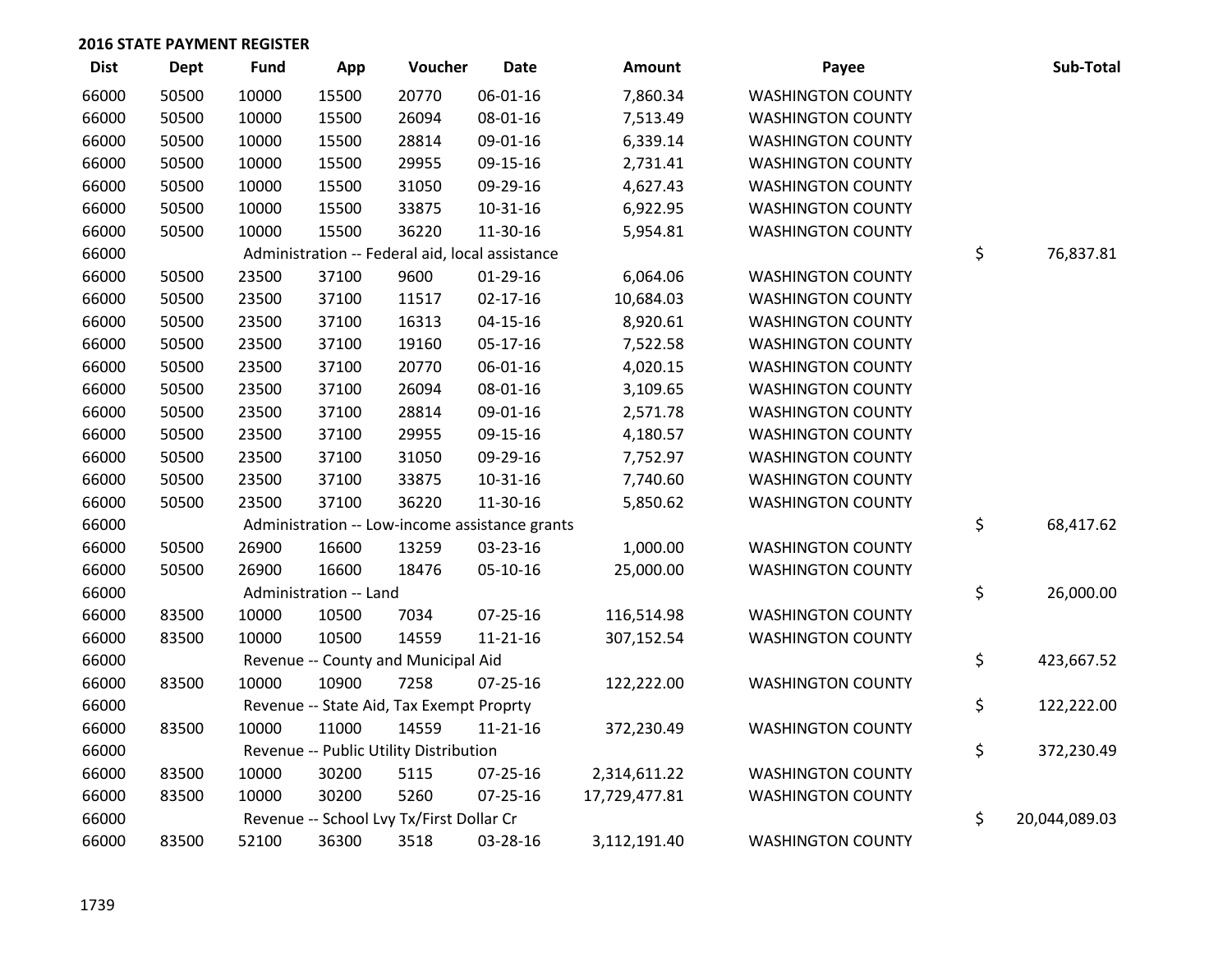| <b>Dist</b> | <b>Dept</b> | Fund  | App                                  | Voucher                                  | Date                                                | <b>Amount</b> | Payee                  | Sub-Total           |
|-------------|-------------|-------|--------------------------------------|------------------------------------------|-----------------------------------------------------|---------------|------------------------|---------------------|
| 66000       |             |       |                                      | Revenue -- Lottery & Gaming Credit       |                                                     |               |                        | \$<br>3,112,191.40  |
| 66000       |             |       | <b>District Total Appropriations</b> |                                          |                                                     |               |                        | \$<br>32,686,876.88 |
| 66002       | 16500       | 10000 | 22500                                | 4908                                     | 06-27-16                                            | 12,345.14     | TOWN OF ADDISON        |                     |
| 66002       |             |       |                                      |                                          | Safety & Prof Services -- Fire dues distribution    |               |                        | \$<br>12,345.14     |
| 66002       | 37000       | 10000 | 50300                                | 28874                                    | $02 - 12 - 16$                                      | 3,258.11      | <b>TOWN OF ADDISON</b> |                     |
| 66002       | 37000       | 10000 | 50300                                | 45583                                    | $04 - 21 - 16$                                      | 467.55        | TOWN OF ADDISON        |                     |
| 66002       |             |       |                                      |                                          | Natural Resources -- Aids in lieu of taxes - gener  |               |                        | \$<br>3,725.66      |
| 66002       | 37000       | 21200 | 16600                                | 64132                                    | 06-20-16                                            | 98.14         | TOWN OF ADDISON        |                     |
| 66002       |             |       |                                      |                                          | Natural Resources -- Gen program ops-state funds-FR |               |                        | \$<br>98.14         |
| 66002       | 37000       | 21200 | 57100                                | 64132                                    | 06-20-16                                            | 44.10         | TOWN OF ADDISON        |                     |
| 66002       |             |       |                                      |                                          | Natural Resources -- ResAids - cnty forst, cl & mfl |               |                        | \$<br>44.10         |
| 66002       | 37000       | 21200 | 57900                                | 45585                                    | $04 - 21 - 16$                                      | 711.54        | TOWN OF ADDISON        |                     |
| 66002       |             |       |                                      |                                          | Natural Resources -- Aids in lieu of taxes - sum s  |               |                        | \$<br>711.54        |
| 66002       | 37000       | 27400 | 67000                                | 55876                                    | $05 - 27 - 16$                                      | 7,243.69      | TOWN OF ADDISON        |                     |
| 66002       |             |       |                                      |                                          | Natural Resources -- Fin asst for responsible units |               |                        | \$<br>7,243.69      |
| 66002       | 39500       | 21100 | 19100                                | 1862                                     | 07-05-16                                            | 35,534.77     | TOWN OF ADDISON        |                     |
| 66002       | 39500       | 21100 | 19100                                | 30934                                    | 10-03-16                                            | 35,534.79     | TOWN OF ADDISON        |                     |
| 66002       | 39500       | 21100 | 19100                                | 77681                                    | $01 - 04 - 16$                                      | 35,534.77     | TOWN OF ADDISON        |                     |
| 66002       | 39500       | 21100 | 19100                                | 85681                                    | 04-04-16                                            | 35,534.77     | <b>TOWN OF ADDISON</b> |                     |
| 66002       |             |       |                                      | Transportation -- Trns Aids To Mnc.-Sf   |                                                     |               |                        | \$<br>142,139.10    |
| 66002       | 83500       | 10000 | 10500                                | 7014                                     | $07 - 25 - 16$                                      | 6,531.90      | TOWN OF ADDISON        |                     |
| 66002       | 83500       | 10000 | 10500                                | 14539                                    | $11 - 21 - 16$                                      | 36,809.00     | TOWN OF ADDISON        |                     |
| 66002       |             |       |                                      | Revenue -- County and Municipal Aid      |                                                     |               |                        | \$<br>43,340.90     |
| 66002       | 83500       | 10000 | 10900                                | 8826                                     | $07 - 25 - 16$                                      | 1,550.00      | TOWN OF ADDISON        |                     |
| 66002       |             |       |                                      | Revenue -- State Aid, Tax Exempt Proprty |                                                     |               |                        | \$<br>1,550.00      |
| 66002       | 83500       | 10000 | 11000                                | 14539                                    | $11 - 21 - 16$                                      | 189.54        | <b>TOWN OF ADDISON</b> |                     |
| 66002       |             |       |                                      | Revenue -- Public Utility Distribution   |                                                     |               |                        | \$<br>189.54        |
| 66002       |             |       | <b>District Total Appropriations</b> |                                          |                                                     |               |                        | \$<br>211,387.81    |
| 66004       | 16500       | 10000 | 22500                                | 4909                                     | 06-27-16                                            | 10,805.11     | TOWN OF BARTON         |                     |
| 66004       |             |       |                                      |                                          | Safety & Prof Services -- Fire dues distribution    |               |                        | \$<br>10,805.11     |
| 66004       | 37000       | 10000 | 50300                                | 28988                                    | $02 - 12 - 16$                                      | 2,446.51      | <b>TOWN OF BARTON</b>  |                     |
| 66004       | 37000       | 10000 | 50300                                | 28989                                    | $02 - 12 - 16$                                      | 4,268.82      | <b>TOWN OF BARTON</b>  |                     |
| 66004       | 37000       | 10000 | 50300                                | 45887                                    | $04 - 21 - 16$                                      | 12.64         | <b>TOWN OF BARTON</b>  |                     |
| 66004       |             |       |                                      |                                          | Natural Resources -- Aids in lieu of taxes - gener  |               |                        | \$<br>6,727.97      |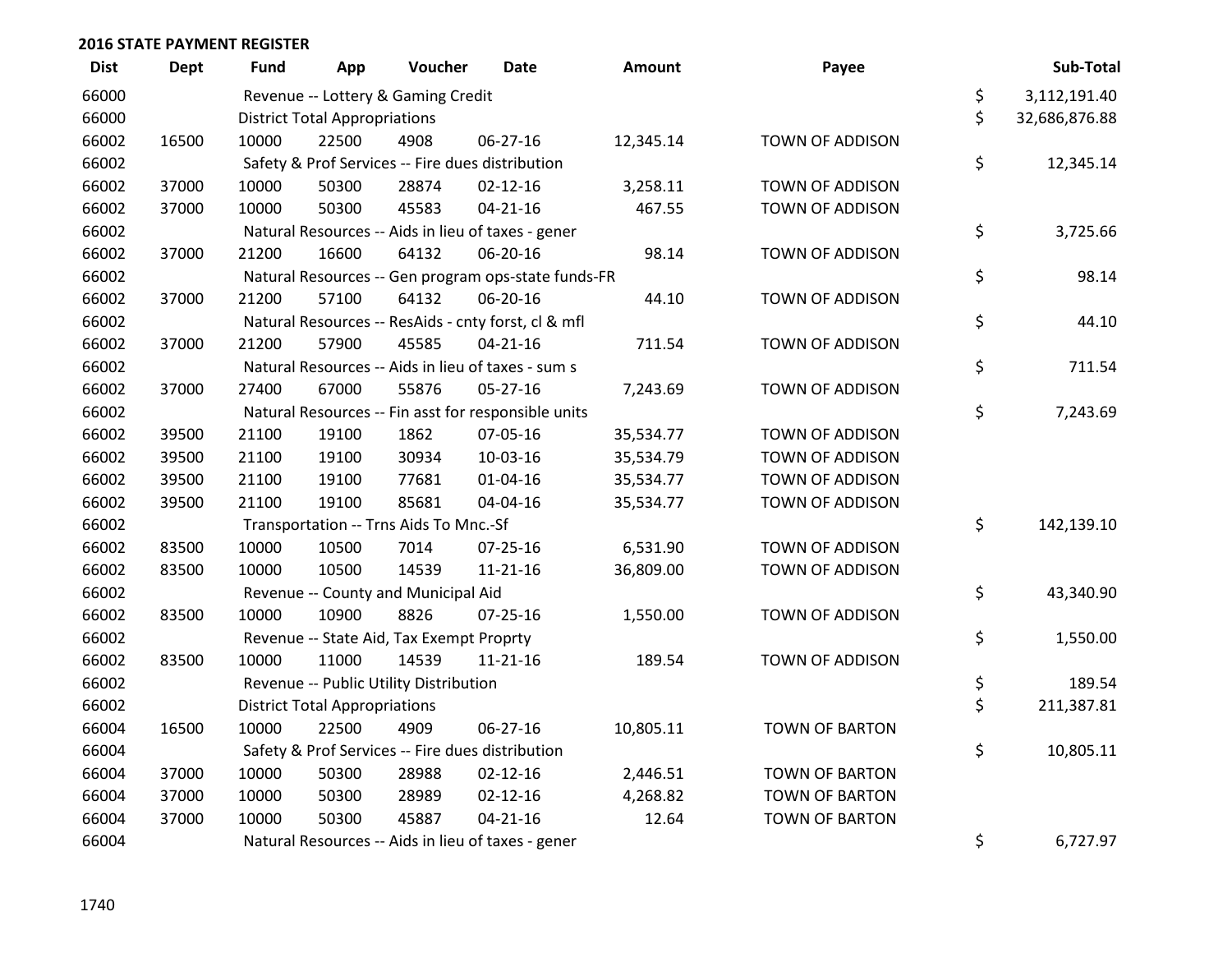| <b>Dist</b> | <b>Dept</b> | <b>Fund</b> | App                                  | Voucher                                             | <b>Date</b>    | Amount    | Payee                 | Sub-Total        |
|-------------|-------------|-------------|--------------------------------------|-----------------------------------------------------|----------------|-----------|-----------------------|------------------|
| 66004       | 37000       | 21200       | 16600                                | 64133                                               | 06-20-16       | 197.63    | <b>TOWN OF BARTON</b> |                  |
| 66004       |             |             |                                      | Natural Resources -- Gen program ops-state funds-FR |                |           |                       | \$<br>197.63     |
| 66004       | 37000       | 21200       | 57100                                | 64133                                               | 06-20-16       | 88.81     | <b>TOWN OF BARTON</b> |                  |
| 66004       |             |             |                                      | Natural Resources -- ResAids - cnty forst, cl & mfl |                |           |                       | \$<br>88.81      |
| 66004       | 37000       | 27400       | 67000                                | 55851                                               | $05 - 27 - 16$ | 2,831.52  | <b>TOWN OF BARTON</b> |                  |
| 66004       |             |             |                                      | Natural Resources -- Fin asst for responsible units |                |           |                       | \$<br>2,831.52   |
| 66004       | 39500       | 21100       | 19100                                | 1863                                                | 07-05-16       | 25,471.63 | <b>TOWN OF BARTON</b> |                  |
| 66004       | 39500       | 21100       | 19100                                | 30935                                               | 10-03-16       | 25,471.65 | <b>TOWN OF BARTON</b> |                  |
| 66004       | 39500       | 21100       | 19100                                | 77682                                               | $01 - 04 - 16$ | 25,471.63 | <b>TOWN OF BARTON</b> |                  |
| 66004       | 39500       | 21100       | 19100                                | 85682                                               | 04-04-16       | 25,471.63 | <b>TOWN OF BARTON</b> |                  |
| 66004       |             |             |                                      | Transportation -- Trns Aids To Mnc.-Sf              |                |           |                       | \$<br>101,886.54 |
| 66004       | 83500       | 10000       | 10500                                | 7015                                                | $07 - 25 - 16$ | 6,610.16  | <b>TOWN OF BARTON</b> |                  |
| 66004       | 83500       | 10000       | 10500                                | 14540                                               | $11 - 21 - 16$ | 28,892.30 | <b>TOWN OF BARTON</b> |                  |
| 66004       |             |             |                                      | Revenue -- County and Municipal Aid                 |                |           |                       | \$<br>35,502.46  |
| 66004       | 83500       | 10000       | 10900                                | 8827                                                | $07 - 25 - 16$ | 2,064.00  | <b>TOWN OF BARTON</b> |                  |
| 66004       |             |             |                                      | Revenue -- State Aid, Tax Exempt Proprty            |                |           |                       | \$<br>2,064.00   |
| 66004       | 83500       | 10000       | 11000                                | 14540                                               | 11-21-16       | 11,128.96 | <b>TOWN OF BARTON</b> |                  |
| 66004       |             |             |                                      | Revenue -- Public Utility Distribution              |                |           |                       | \$<br>11,128.96  |
| 66004       | 83500       | 52100       | 36300                                | 3359                                                | 03-29-16       | 1,564.34  | <b>TOWN OF BARTON</b> |                  |
| 66004       |             |             |                                      | Revenue -- Lottery & Gaming Credit                  |                |           |                       | \$<br>1,564.34   |
| 66004       |             |             | <b>District Total Appropriations</b> |                                                     |                |           |                       | \$<br>172,797.34 |
| 66006       | 16500       | 10000       | 22500                                | 4910                                                | 06-27-16       | 17,395.04 | <b>TOWN OF ERIN</b>   |                  |
| 66006       |             |             |                                      | Safety & Prof Services -- Fire dues distribution    |                |           |                       | \$<br>17,395.04  |
| 66006       | 37000       | 10000       | 50300                                | 30581                                               | $02 - 17 - 16$ | 22,181.22 | <b>TOWN OF ERIN</b>   |                  |
| 66006       | 37000       | 10000       | 50300                                | 30582                                               | $02 - 17 - 16$ | 27,278.22 | <b>TOWN OF ERIN</b>   |                  |
| 66006       |             |             |                                      | Natural Resources -- Aids in lieu of taxes - gener  |                |           |                       | \$<br>49,459.44  |
| 66006       | 37000       | 21200       | 16600                                | 64134                                               | 06-20-16       | 608.64    | <b>TOWN OF ERIN</b>   |                  |
| 66006       |             |             |                                      | Natural Resources -- Gen program ops-state funds-FR |                |           |                       | \$<br>608.64     |
| 66006       | 37000       | 21200       | 57100                                | 64134                                               | 06-20-16       | 273.49    | <b>TOWN OF ERIN</b>   |                  |
| 66006       |             |             |                                      | Natural Resources -- ResAids - cnty forst, cl & mfl |                |           |                       | \$<br>273.49     |
| 66006       | 37000       | 21200       | 57900                                | 45729                                               | $04 - 21 - 16$ | 3,196.99  | <b>TOWN OF ERIN</b>   |                  |
| 66006       |             |             |                                      | Natural Resources -- Aids in lieu of taxes - sum s  |                |           |                       | \$<br>3,196.99   |
| 66006       | 37000       | 21200       | 58900                                | 102746                                              | $11 - 18 - 16$ | 437.90    | <b>TOWN OF ERIN</b>   |                  |
| 66006       |             |             |                                      | Natural Resources -- Resource aids - distribution o |                |           |                       | \$<br>437.90     |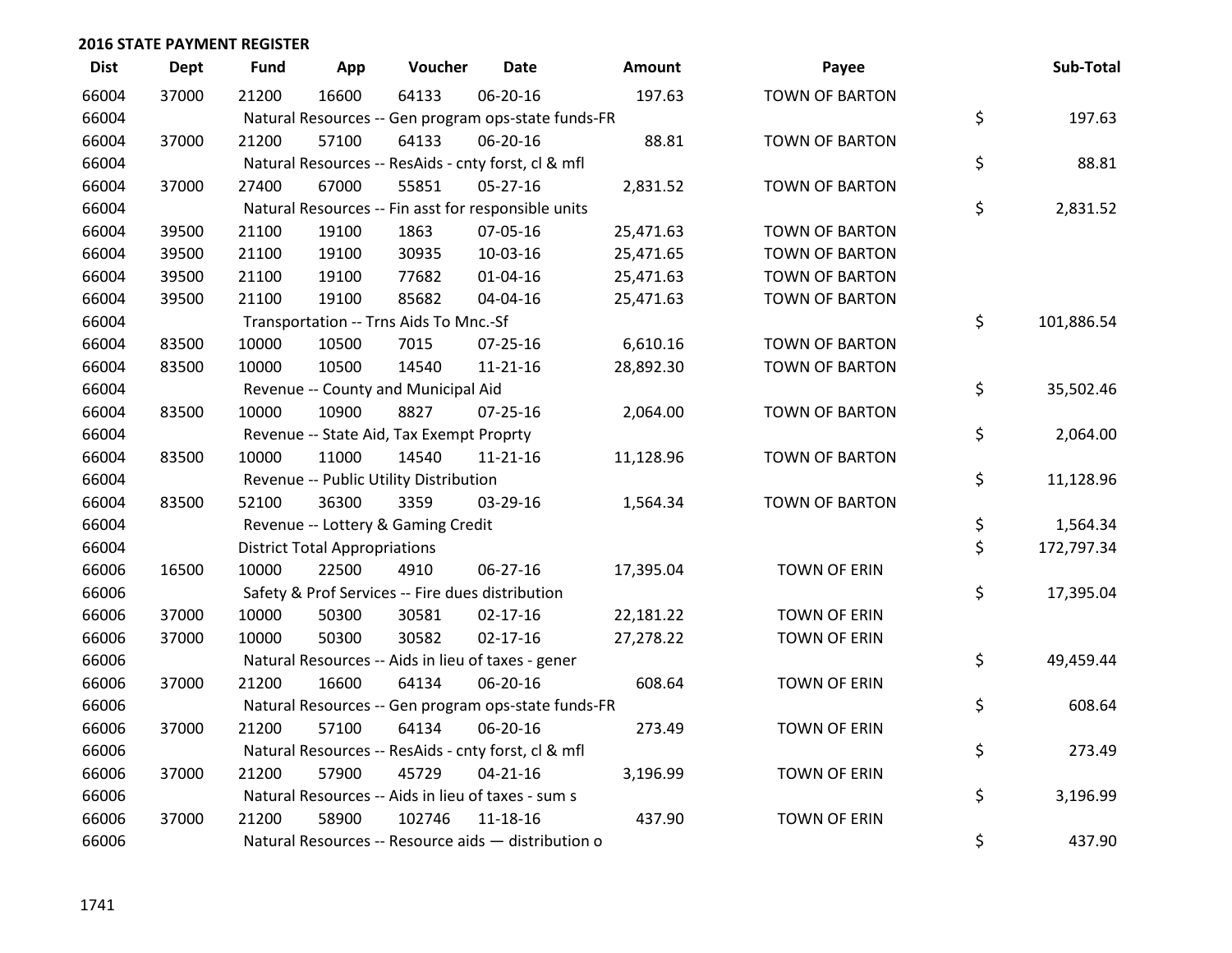| <b>Dist</b> | <b>Dept</b> | <b>Fund</b> | App                                  | Voucher                                             | <b>Date</b>    | <b>Amount</b> | Payee               | Sub-Total        |
|-------------|-------------|-------------|--------------------------------------|-----------------------------------------------------|----------------|---------------|---------------------|------------------|
| 66006       | 37000       | 27400       | 67000                                | 55741                                               | $05 - 27 - 16$ | 6,436.84      | <b>TOWN OF ERIN</b> |                  |
| 66006       |             |             |                                      | Natural Resources -- Fin asst for responsible units |                |               |                     | \$<br>6,436.84   |
| 66006       | 39500       | 21100       | 19100                                | 1864                                                | 07-05-16       | 31,213.35     | <b>TOWN OF ERIN</b> |                  |
| 66006       | 39500       | 21100       | 19100                                | 30936                                               | 10-03-16       | 31,213.35     | <b>TOWN OF ERIN</b> |                  |
| 66006       | 39500       | 21100       | 19100                                | 77683                                               | $01 - 04 - 16$ | 31,213.35     | <b>TOWN OF ERIN</b> |                  |
| 66006       | 39500       | 21100       | 19100                                | 85683                                               | 04-04-16       | 31,213.35     | <b>TOWN OF ERIN</b> |                  |
| 66006       |             |             |                                      | Transportation -- Trns Aids To Mnc.-Sf              |                |               |                     | \$<br>124,853.40 |
| 66006       | 39500       | 21100       | 27800                                | 81695                                               | 05-10-16       | 14,595.16     | TREAS TN ERIN       |                  |
| 66006       |             |             |                                      | Transportation -- Loc Rd Imp Prg St Fd              |                |               |                     | \$<br>14,595.16  |
| 66006       | 83500       | 10000       | 10500                                | 7016                                                | $07 - 25 - 16$ | 6,601.61      | <b>TOWN OF ERIN</b> |                  |
| 66006       | 83500       | 10000       | 10500                                | 14541                                               | $11 - 21 - 16$ | 37,409.15     | <b>TOWN OF ERIN</b> |                  |
| 66006       |             |             |                                      | Revenue -- County and Municipal Aid                 |                |               |                     | \$<br>44,010.76  |
| 66006       | 83500       | 10000       | 10900                                | 8828                                                | $07 - 25 - 16$ | 163.00        | <b>TOWN OF ERIN</b> |                  |
| 66006       |             |             |                                      | Revenue -- State Aid, Tax Exempt Proprty            |                |               |                     | \$<br>163.00     |
| 66006       | 83500       | 10000       | 50100                                | 2713                                                | 01-29-16       | 102.96        | <b>TOWN OF ERIN</b> |                  |
| 66006       |             |             |                                      | Revenue -- Payments for municipal svcs              |                |               |                     | \$<br>102.96     |
| 66006       |             |             | <b>District Total Appropriations</b> |                                                     |                |               |                     | \$<br>261,533.62 |
| 66008       | 16500       | 10000       | 22500                                | 4911                                                | 06-27-16       | 13,767.32     | TOWN OF FARMINGTON  |                  |
| 66008       |             |             |                                      | Safety & Prof Services -- Fire dues distribution    |                |               |                     | \$<br>13,767.32  |
| 66008       | 37000       | 10000       | 50300                                | 28800                                               | $02 - 12 - 16$ | 5,971.84      | TOWN OF FARMINGTON  |                  |
| 66008       |             |             |                                      | Natural Resources -- Aids in lieu of taxes - gener  |                |               |                     | \$<br>5,971.84   |
| 66008       | 37000       | 21200       | 16600                                | 64135                                               | 06-20-16       | 225.30        | TOWN OF FARMINGTON  |                  |
| 66008       |             |             |                                      | Natural Resources -- Gen program ops-state funds-FR |                |               |                     | \$<br>225.30     |
| 66008       | 37000       | 21200       | 38100                                | 37584                                               | 03-22-16       | 632.67        | TOWN OF FARMINGTON  |                  |
| 66008       |             |             |                                      | Natural Resources -- GPO -federal funds             |                |               |                     | \$<br>632.67     |
| 66008       | 37000       | 21200       | 55000                                | 37584                                               | $03 - 22 - 16$ | 2,192.19      | TOWN OF FARMINGTON  |                  |
| 66008       |             |             |                                      | Natural Resources -- Enf A - boating enforcement    |                |               |                     | \$<br>2,192.19   |
| 66008       | 37000       | 21200       | 57100                                | 64135                                               | 06-20-16       | 109.84        | TOWN OF FARMINGTON  |                  |
| 66008       |             |             |                                      | Natural Resources -- ResAids - cnty forst, cl & mfl |                |               |                     | \$<br>109.84     |
| 66008       | 37000       | 27400       | 67000                                | 55575                                               | $05 - 27 - 16$ | 5,991.34      | TOWN OF FARMINGTON  |                  |
| 66008       |             |             |                                      | Natural Resources -- Fin asst for responsible units |                |               |                     | \$<br>5,991.34   |
| 66008       | 39500       | 21100       | 19100                                | 1865                                                | 07-05-16       | 35,848.56     | TOWN OF FARMINGTON  |                  |
| 66008       | 39500       | 21100       | 19100                                | 30937                                               | 10-03-16       | 35,848.56     | TOWN OF FARMINGTON  |                  |
| 66008       | 39500       | 21100       | 19100                                | 77684                                               | 01-04-16       | 35,848.56     | TOWN OF FARMINGTON  |                  |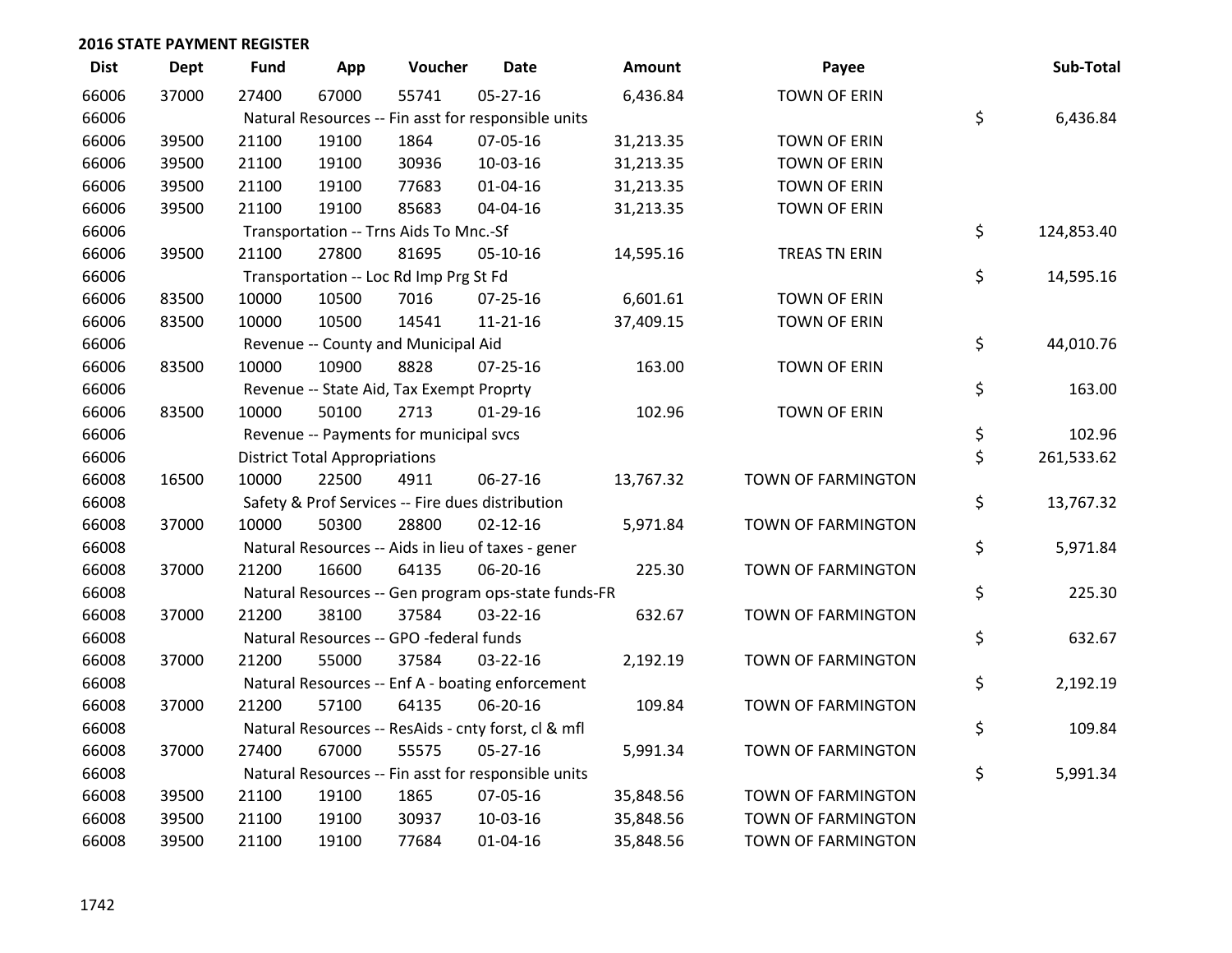| <b>Dist</b> | <b>Dept</b> | <b>Fund</b> | App                                  | Voucher                                             | <b>Date</b>    | <b>Amount</b> | Payee                     | Sub-Total        |
|-------------|-------------|-------------|--------------------------------------|-----------------------------------------------------|----------------|---------------|---------------------------|------------------|
| 66008       | 39500       | 21100       | 19100                                | 85684                                               | 04-04-16       | 35,848.56     | TOWN OF FARMINGTON        |                  |
| 66008       |             |             |                                      | Transportation -- Trns Aids To Mnc.-Sf              |                |               |                           | \$<br>143,394.24 |
| 66008       | 83500       | 10000       | 10500                                | 7017                                                | $07 - 25 - 16$ | 5,799.26      | TOWN OF FARMINGTON        |                  |
| 66008       | 83500       | 10000       | 10500                                | 14542                                               | $11 - 21 - 16$ | 32,862.45     | TOWN OF FARMINGTON        |                  |
| 66008       |             |             |                                      | Revenue -- County and Municipal Aid                 |                |               |                           | \$<br>38,661.71  |
| 66008       | 83500       | 10000       | 10900                                | 8829                                                | $07 - 25 - 16$ | 240.00        | TOWN OF FARMINGTON        |                  |
| 66008       |             |             |                                      | Revenue -- State Aid, Tax Exempt Proprty            |                |               |                           | \$<br>240.00     |
| 66008       |             |             | <b>District Total Appropriations</b> |                                                     |                |               |                           | \$<br>211,186.45 |
| 66010       | 16500       | 10000       | 22500                                | 4912                                                | 06-27-16       | 868.05        | TOWN OF GERMANTOWN        |                  |
| 66010       |             |             |                                      | Safety & Prof Services -- Fire dues distribution    |                |               |                           | \$<br>868.05     |
| 66010       | 37000       | 27400       | 67000                                | 56259                                               | $05 - 27 - 16$ | 374.13        | TOWN OF GERMANTOWN        |                  |
| 66010       |             |             |                                      | Natural Resources -- Fin asst for responsible units |                |               |                           | \$<br>374.13     |
| 66010       | 39500       | 21100       | 19100                                | 1866                                                | 07-05-16       | 2,455.23      | <b>TOWN OF GERMANTOWN</b> |                  |
| 66010       | 39500       | 21100       | 19100                                | 30938                                               | 10-03-16       | 2,455.23      | TOWN OF GERMANTOWN        |                  |
| 66010       | 39500       | 21100       | 19100                                | 77685                                               | $01 - 04 - 16$ | 2,455.23      | TOWN OF GERMANTOWN        |                  |
| 66010       | 39500       | 21100       | 19100                                | 85685                                               | 04-04-16       | 2,455.23      | TOWN OF GERMANTOWN        |                  |
| 66010       |             |             |                                      | Transportation -- Trns Aids To Mnc.-Sf              |                |               |                           | \$<br>9,820.92   |
| 66010       | 83500       | 10000       | 10500                                | 7018                                                | $07 - 25 - 16$ | 2,075.47      | <b>TOWN OF GERMANTOWN</b> |                  |
| 66010       | 83500       | 10000       | 10500                                | 14543                                               | $11 - 21 - 16$ | 11,718.02     | TOWN OF GERMANTOWN        |                  |
| 66010       |             |             |                                      | Revenue -- County and Municipal Aid                 |                |               |                           | \$<br>13,793.49  |
| 66010       | 83500       | 10000       | 10900                                | 8830                                                | $07 - 25 - 16$ | 112.00        | TOWN OF GERMANTOWN        |                  |
| 66010       |             |             |                                      | Revenue -- State Aid, Tax Exempt Proprty            |                |               |                           | \$<br>112.00     |
| 66010       |             |             | <b>District Total Appropriations</b> |                                                     |                |               |                           | \$<br>24,968.59  |
| 66012       | 16500       | 10000       | 22500                                | 4913                                                | 06-27-16       | 12,484.52     | <b>TOWN OF HARTFORD</b>   |                  |
| 66012       |             |             |                                      | Safety & Prof Services -- Fire dues distribution    |                |               |                           | \$<br>12,484.52  |
| 66012       | 37000       | 10000       | 50300                                | 28905                                               | $02 - 12 - 16$ | 142.44        | <b>TOWN OF HARTFORD</b>   |                  |
| 66012       | 37000       | 10000       | 50300                                | 28906                                               | $02 - 12 - 16$ | 8,817.64      | <b>TOWN OF HARTFORD</b>   |                  |
| 66012       | 37000       | 10000       | 50300                                | 45698                                               | $04 - 21 - 16$ | 545.52        | <b>TOWN OF HARTFORD</b>   |                  |
| 66012       |             |             |                                      | Natural Resources -- Aids in lieu of taxes - gener  |                |               |                           | \$<br>9,505.60   |
| 66012       | 37000       | 21200       | 16600                                | 64136                                               | 06-20-16       | 60.04         | <b>TOWN OF HARTFORD</b>   |                  |
| 66012       |             |             |                                      | Natural Resources -- Gen program ops-state funds-FR |                |               |                           | \$<br>60.04      |
| 66012       | 37000       | 21200       | 38100                                | 37623                                               | 03-22-16       | 4,169.16      | <b>TOWN OF HARTFORD</b>   |                  |
| 66012       |             |             |                                      | Natural Resources -- GPO -federal funds             |                |               |                           | \$<br>4,169.16   |
| 66012       | 37000       | 21200       | 55000                                | 37623                                               | 03-22-16       | 14,446.14     | <b>TOWN OF HARTFORD</b>   |                  |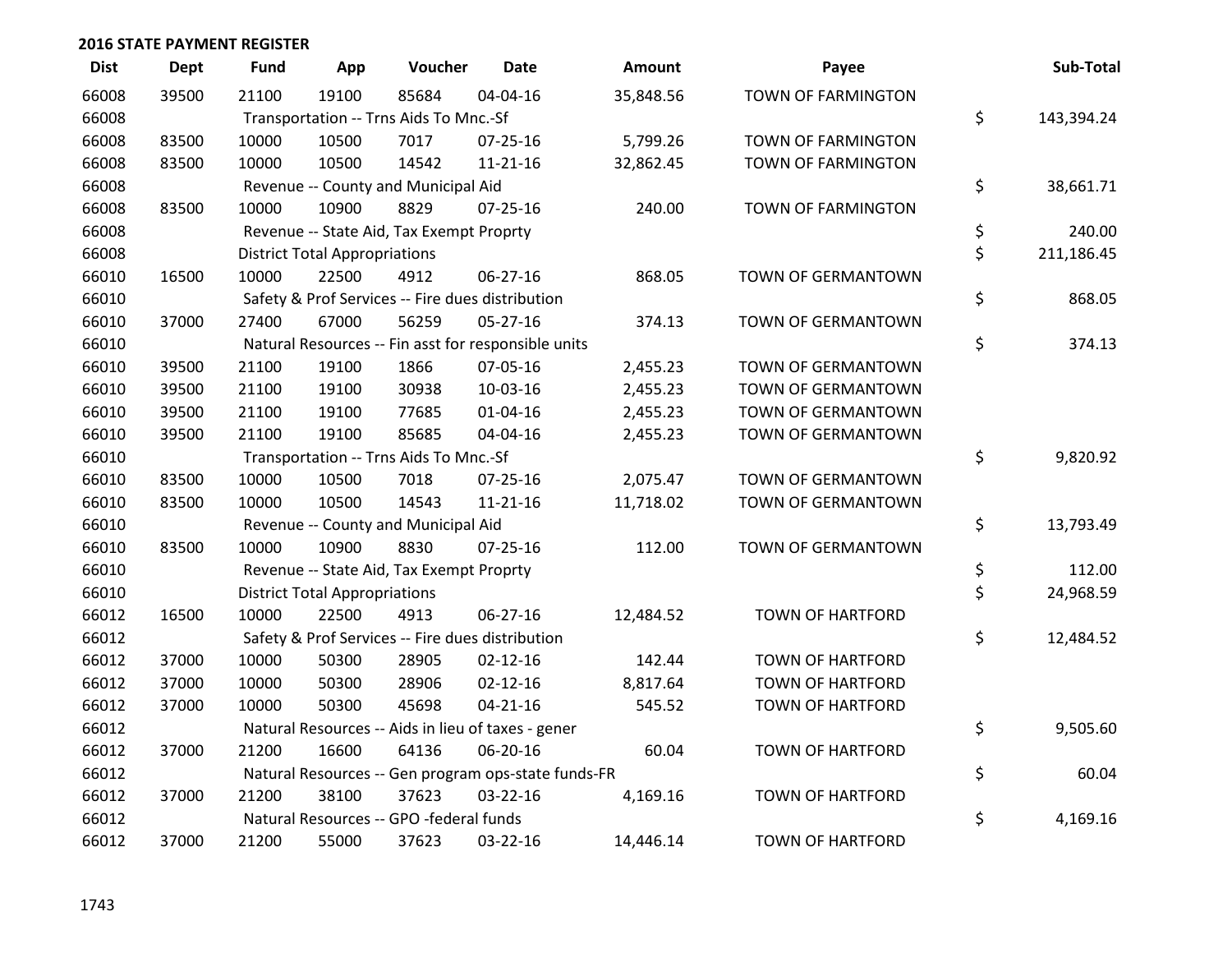| <b>Dist</b> | <b>Dept</b> | Fund  | App                                  | Voucher                                          | Date                                                | <b>Amount</b> | Payee                   | Sub-Total        |
|-------------|-------------|-------|--------------------------------------|--------------------------------------------------|-----------------------------------------------------|---------------|-------------------------|------------------|
| 66012       |             |       |                                      |                                                  | Natural Resources -- Enf A - boating enforcement    |               |                         | \$<br>14,446.14  |
| 66012       | 37000       | 21200 | 57100                                | 64136                                            | 06-20-16                                            | 26.98         | <b>TOWN OF HARTFORD</b> |                  |
| 66012       |             |       |                                      |                                                  | Natural Resources -- ResAids - cnty forst, cl & mfl |               |                         | \$<br>26.98      |
| 66012       | 37000       | 21200 | 57900                                | 45697                                            | $04 - 21 - 16$                                      | 105.97        | <b>TOWN OF HARTFORD</b> |                  |
| 66012       |             |       |                                      |                                                  | Natural Resources -- Aids in lieu of taxes - sum s  |               |                         | \$<br>105.97     |
| 66012       | 37000       | 27400 | 67000                                | 55583                                            | $05 - 27 - 16$                                      | 4,223.61      | <b>TOWN OF HARTFORD</b> |                  |
| 66012       |             |       |                                      |                                                  | Natural Resources -- Fin asst for responsible units |               |                         | \$<br>4,223.61   |
| 66012       | 39500       | 21100 | 19100                                | 1867                                             | 07-05-16                                            | 26,869.90     | <b>TOWN OF HARTFORD</b> |                  |
| 66012       | 39500       | 21100 | 19100                                | 30939                                            | 10-03-16                                            | 26,869.92     | <b>TOWN OF HARTFORD</b> |                  |
| 66012       | 39500       | 21100 | 19100                                | 77686                                            | 01-04-16                                            | 26,869.90     | <b>TOWN OF HARTFORD</b> |                  |
| 66012       | 39500       | 21100 | 19100                                | 85686                                            | 04-04-16                                            | 26,869.90     | <b>TOWN OF HARTFORD</b> |                  |
| 66012       |             |       |                                      | Transportation -- Trns Aids To Mnc.-Sf           |                                                     |               |                         | \$<br>107,479.62 |
| 66012       | 45500       | 10000 | 23100                                | 16196                                            | 09-09-16                                            | 320.00        | <b>TOWN OF HARTFORD</b> |                  |
| 66012       |             |       |                                      | Justice -- Law enforcement train, local          |                                                     |               |                         | \$<br>320.00     |
| 66012       | 83500       | 10000 | 10500                                | 7019                                             | 07-25-16                                            | 8,661.39      | <b>TOWN OF HARTFORD</b> |                  |
| 66012       | 83500       | 10000 | 10500                                | 14544                                            | 11-21-16                                            | 39,563.72     | <b>TOWN OF HARTFORD</b> |                  |
| 66012       |             |       |                                      | Revenue -- County and Municipal Aid              |                                                     |               |                         | \$<br>48,225.11  |
| 66012       | 83500       | 10000 | 10900                                | 8831                                             | $07 - 25 - 16$                                      | 539.00        | <b>TOWN OF HARTFORD</b> |                  |
| 66012       |             |       |                                      | Revenue -- State Aid, Tax Exempt Proprty         |                                                     |               |                         | \$<br>539.00     |
| 66012       | 83500       | 10000 | 11000                                | 14544                                            | $11 - 21 - 16$                                      | 9,722.52      | <b>TOWN OF HARTFORD</b> |                  |
| 66012       |             |       |                                      | Revenue -- Public Utility Distribution           |                                                     |               |                         | \$<br>9,722.52   |
| 66012       | 83500       | 10000 | 50100                                | 2714                                             | $01-29-16$                                          | 358.47        | <b>TOWN OF HARTFORD</b> |                  |
| 66012       |             |       |                                      | Revenue -- Payments for municipal svcs           |                                                     |               |                         | \$<br>358.47     |
| 66012       | 83500       | 52100 | 36300                                | 3360                                             | 03-29-16                                            | 1,578.12      | <b>TOWN OF HARTFORD</b> |                  |
| 66012       |             |       |                                      | Revenue -- Lottery & Gaming Credit               |                                                     |               |                         | \$<br>1,578.12   |
| 66012       |             |       | <b>District Total Appropriations</b> |                                                  |                                                     |               |                         | \$<br>213,244.86 |
| 66014       | 16500       | 10000 | 22500                                | 5260                                             | 07-06-16                                            | 18,539.92     | TOWN OF JACKSON         |                  |
| 66014       |             |       |                                      | Safety & Prof Services -- Fire dues distribution |                                                     |               |                         | \$<br>18,539.92  |
| 66014       | 37000       | 10000 | 50300                                | 29293                                            | $02 - 12 - 16$                                      | 3,342.64      | <b>TOWN OF JACKSON</b>  |                  |
| 66014       | 37000       | 10000 | 50300                                | 29294                                            | $02 - 12 - 16$                                      | 24,613.87     | TOWN OF JACKSON         |                  |
| 66014       | 37000       | 10000 | 50300                                | 46853                                            | $04 - 21 - 16$                                      | 605.18        | TOWN OF JACKSON         |                  |
| 66014       |             |       |                                      |                                                  | Natural Resources -- Aids in lieu of taxes - gener  |               |                         | \$<br>28,561.69  |
| 66014       | 37000       | 21200 | 16600                                | 64137                                            | 06-20-16                                            | 97.07         | <b>TOWN OF JACKSON</b>  |                  |
| 66014       |             |       |                                      |                                                  | Natural Resources -- Gen program ops-state funds-FR |               |                         | \$<br>97.07      |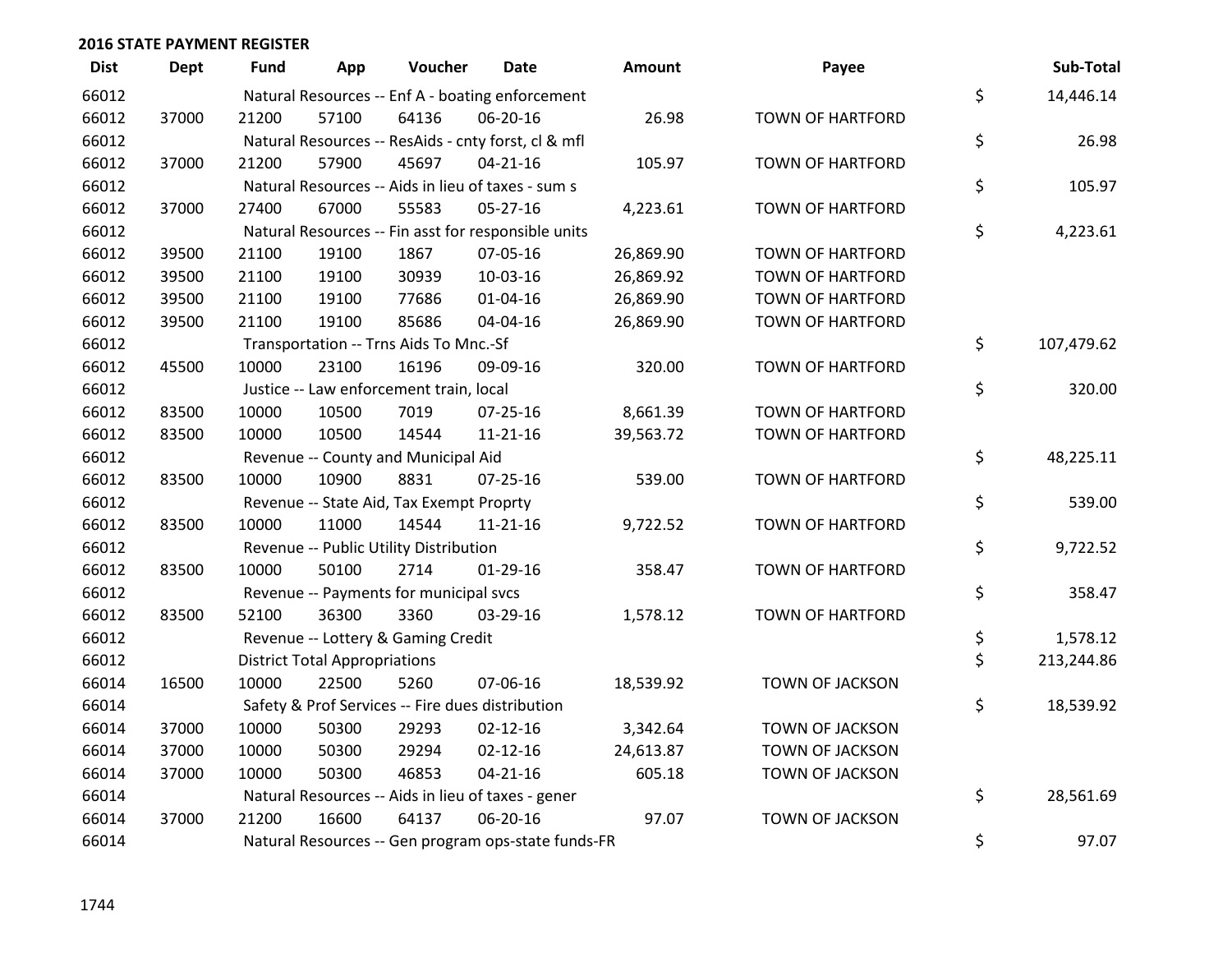| <b>Dist</b> | <b>Dept</b> | <b>Fund</b> | App                                  | Voucher                                          | <b>Date</b>                                         | Amount    | Payee                  | Sub-Total        |
|-------------|-------------|-------------|--------------------------------------|--------------------------------------------------|-----------------------------------------------------|-----------|------------------------|------------------|
| 66014       | 37000       | 21200       | 57100                                | 64137                                            | 06-20-16                                            | 43.62     | <b>TOWN OF JACKSON</b> |                  |
| 66014       |             |             |                                      |                                                  | Natural Resources -- ResAids - cnty forst, cl & mfl |           |                        | \$<br>43.62      |
| 66014       | 37000       | 21200       | 57900                                | 46854                                            | $04 - 21 - 16$                                      | 1,166.44  | <b>TOWN OF JACKSON</b> |                  |
| 66014       |             |             |                                      |                                                  | Natural Resources -- Aids in lieu of taxes - sum s  |           |                        | \$<br>1,166.44   |
| 66014       | 37000       | 27400       | 67000                                | 55972                                            | 05-27-16                                            | 7,251.21  | <b>TOWN OF JACKSON</b> |                  |
| 66014       |             |             |                                      |                                                  | Natural Resources -- Fin asst for responsible units |           |                        | \$<br>7,251.21   |
| 66014       | 39500       | 21100       | 19100                                | 1868                                             | 07-05-16                                            | 32,765.76 | <b>TOWN OF JACKSON</b> |                  |
| 66014       | 39500       | 21100       | 19100                                | 30940                                            | 10-03-16                                            | 32,765.76 | TOWN OF JACKSON        |                  |
| 66014       | 39500       | 21100       | 19100                                | 77687                                            | $01 - 04 - 16$                                      | 32,765.76 | TOWN OF JACKSON        |                  |
| 66014       | 39500       | 21100       | 19100                                | 85687                                            | 04-04-16                                            | 32,765.76 | TOWN OF JACKSON        |                  |
| 66014       |             |             |                                      | Transportation -- Trns Aids To Mnc.-Sf           |                                                     |           |                        | \$<br>131,063.04 |
| 66014       | 83500       | 10000       | 10500                                | 7020                                             | $07 - 25 - 16$                                      | 7,753.79  | <b>TOWN OF JACKSON</b> |                  |
| 66014       | 83500       | 10000       | 10500                                | 14545                                            | $11 - 21 - 16$                                      | 38,683.50 | <b>TOWN OF JACKSON</b> |                  |
| 66014       |             |             |                                      | Revenue -- County and Municipal Aid              |                                                     |           |                        | \$<br>46,437.29  |
| 66014       | 83500       | 10000       | 10900                                | 8832                                             | 07-25-16                                            | 453.00    | <b>TOWN OF JACKSON</b> |                  |
| 66014       |             |             |                                      | Revenue -- State Aid, Tax Exempt Proprty         |                                                     |           |                        | \$<br>453.00     |
| 66014       | 83500       | 10000       | 11000                                | 14545                                            | $11 - 21 - 16$                                      | 5,468.28  | TOWN OF JACKSON        |                  |
| 66014       |             |             |                                      | Revenue -- Public Utility Distribution           |                                                     |           |                        | \$<br>5,468.28   |
| 66014       |             |             | <b>District Total Appropriations</b> |                                                  |                                                     |           |                        | \$<br>239,081.56 |
| 66016       | 16500       | 10000       | 22500                                | 4914                                             | 06-27-16                                            | 4,403.94  | TOWN OF KEWASKUM       |                  |
| 66016       |             |             |                                      | Safety & Prof Services -- Fire dues distribution |                                                     |           |                        | \$<br>4,403.94   |
| 66016       | 37000       | 10000       | 50300                                | 28878                                            | $02 - 12 - 16$                                      | 3,519.60  | TOWN OF KEWASKUM       |                  |
| 66016       | 37000       | 10000       | 50300                                | 28879                                            | $02 - 12 - 16$                                      | 23,463.06 | TOWN OF KEWASKUM       |                  |
| 66016       |             |             |                                      |                                                  | Natural Resources -- Aids in lieu of taxes - gener  |           |                        | \$<br>26,982.66  |
| 66016       | 37000       | 21200       | 16600                                | 64138                                            | 06-20-16                                            | 100.59    | TOWN OF KEWASKUM       |                  |
| 66016       |             |             |                                      |                                                  | Natural Resources -- Gen program ops-state funds-FR |           |                        | \$<br>100.59     |
| 66016       | 37000       | 21200       | 57100                                | 64138                                            | 06-20-16                                            | 47.20     | TOWN OF KEWASKUM       |                  |
| 66016       |             |             |                                      |                                                  | Natural Resources -- ResAids - cnty forst, cl & mfl |           |                        | \$<br>47.20      |
| 66016       | 37000       | 21200       | 57900                                | 45601                                            | $04 - 21 - 16$                                      | 2,541.12  | TOWN OF KEWASKUM       |                  |
| 66016       |             |             |                                      |                                                  | Natural Resources -- Aids in lieu of taxes - sum s  |           |                        | \$<br>2,541.12   |
| 66016       | 37000       | 21200       | 58900                                | 102747                                           | 11-18-16                                            | 155.60    | TOWN OF KEWASKUM       |                  |
| 66016       |             |             |                                      |                                                  | Natural Resources -- Resource aids - distribution o |           |                        | \$<br>155.60     |
| 66016       | 37000       | 27400       | 67000                                | 55581                                            | $05 - 27 - 16$                                      | 6,406.18  | TOWN OF KEWASKUM       |                  |
| 66016       |             |             |                                      |                                                  | Natural Resources -- Fin asst for responsible units |           |                        | \$<br>6,406.18   |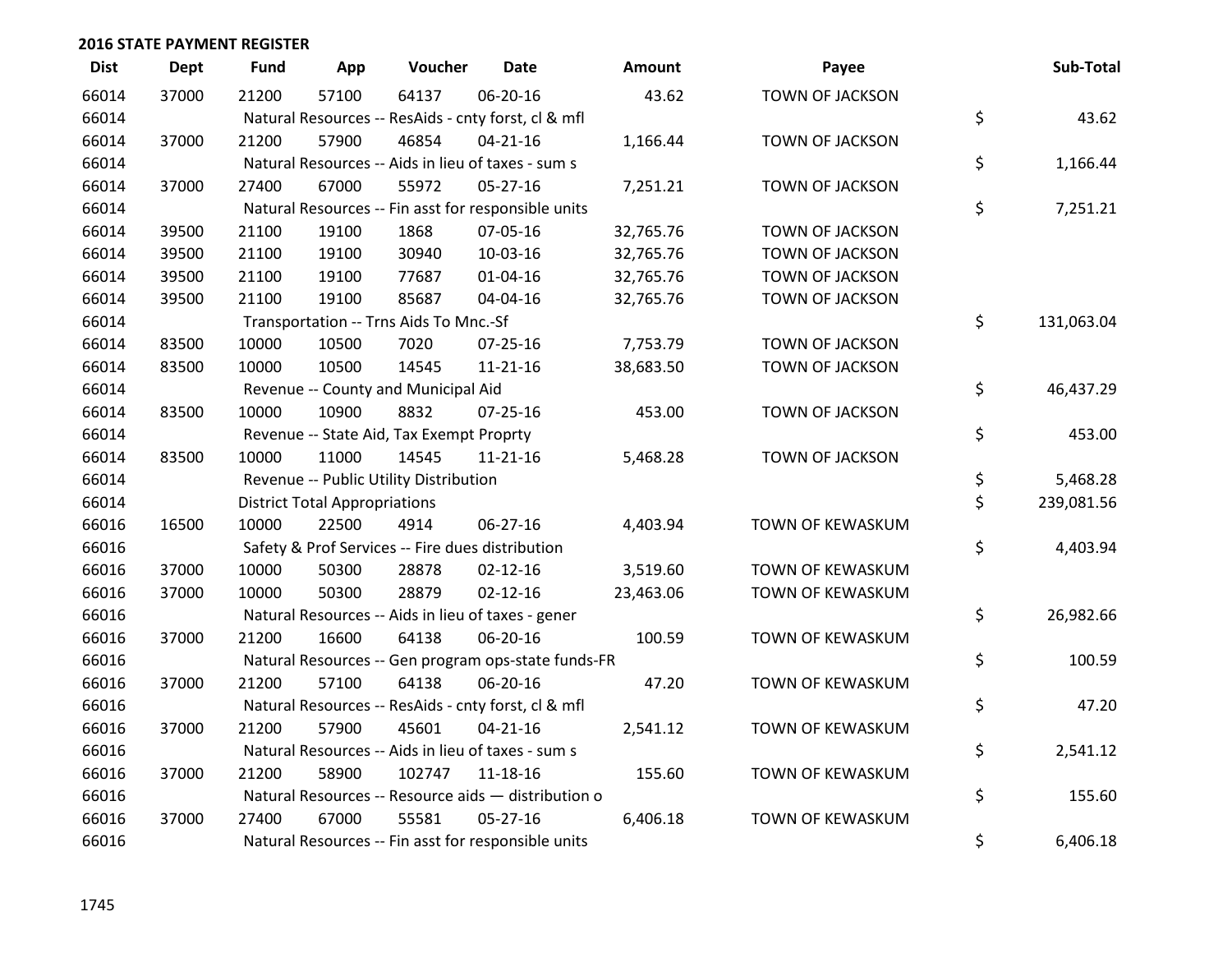| <b>Dist</b> | <b>Dept</b> | <b>Fund</b> | App                                  | Voucher                                  | <b>Date</b>                                         | Amount    | Payee            | Sub-Total        |
|-------------|-------------|-------------|--------------------------------------|------------------------------------------|-----------------------------------------------------|-----------|------------------|------------------|
| 66016       | 39500       | 21100       | 19100                                | 1869                                     | 07-05-16                                            | 20,946.52 | TOWN OF KEWASKUM |                  |
| 66016       | 39500       | 21100       | 19100                                | 30941                                    | 10-03-16                                            | 20,946.54 | TOWN OF KEWASKUM |                  |
| 66016       | 39500       | 21100       | 19100                                | 77688                                    | $01 - 04 - 16$                                      | 20,946.52 | TOWN OF KEWASKUM |                  |
| 66016       | 39500       | 21100       | 19100                                | 85688                                    | 04-04-16                                            | 20,946.52 | TOWN OF KEWASKUM |                  |
| 66016       |             |             |                                      | Transportation -- Trns Aids To Mnc.-Sf   |                                                     |           |                  | \$<br>83,786.10  |
| 66016       | 83500       | 10000       | 10500                                | 7021                                     | 07-25-16                                            | 3,598.57  | TOWN OF KEWASKUM |                  |
| 66016       | 83500       | 10000       | 10500                                | 14546                                    | $11 - 21 - 16$                                      | 20,391.87 | TOWN OF KEWASKUM |                  |
| 66016       |             |             |                                      | Revenue -- County and Municipal Aid      |                                                     |           |                  | \$<br>23,990.44  |
| 66016       | 83500       | 10000       | 10900                                | 8833                                     | $07 - 25 - 16$                                      | 282.00    | TOWN OF KEWASKUM |                  |
| 66016       |             |             |                                      | Revenue -- State Aid, Tax Exempt Proprty |                                                     |           |                  | \$<br>282.00     |
| 66016       | 83500       | 10000       | 50100                                | 2715                                     | 01-29-16                                            | 79.53     | TOWN OF KEWASKUM |                  |
| 66016       |             |             |                                      | Revenue -- Payments for municipal svcs   |                                                     |           |                  | \$<br>79.53      |
| 66016       |             |             | <b>District Total Appropriations</b> |                                          |                                                     |           |                  | \$<br>148,775.36 |
| 66018       | 16500       | 10000       | 22500                                | 4915                                     | 06-27-16                                            | 19,259.70 | TOWN OF POLK     |                  |
| 66018       |             |             |                                      |                                          | Safety & Prof Services -- Fire dues distribution    |           |                  | \$<br>19,259.70  |
| 66018       | 37000       | 10000       | 50300                                | 28858                                    | $02 - 12 - 16$                                      | 4,177.01  | TOWN OF POLK     |                  |
| 66018       | 37000       | 10000       | 50300                                | 28859                                    | $02 - 12 - 16$                                      | 87,503.54 | TOWN OF POLK     |                  |
| 66018       |             |             |                                      |                                          | Natural Resources -- Aids in lieu of taxes - gener  |           |                  | \$<br>91,680.55  |
| 66018       | 37000       | 21200       | 16600                                | 64139                                    | 06-20-16                                            | 111.96    | TOWN OF POLK     |                  |
| 66018       |             |             |                                      |                                          | Natural Resources -- Gen program ops-state funds-FR |           |                  | \$<br>111.96     |
| 66018       | 37000       | 21200       | 57100                                | 64139                                    | 06-20-16                                            | 50.31     | TOWN OF POLK     |                  |
| 66018       |             |             |                                      |                                          | Natural Resources -- ResAids - cnty forst, cl & mfl |           |                  | \$<br>50.31      |
| 66018       | 37000       | 27400       | 67000                                | 56285                                    | $05 - 27 - 16$                                      | 3,798.39  | TOWN OF POLK     |                  |
| 66018       |             |             |                                      |                                          | Natural Resources -- Fin asst for responsible units |           |                  | \$<br>3,798.39   |
| 66018       | 37000       | 27400       | 67300                                | 56285                                    | 05-27-16                                            | 1,042.09  | TOWN OF POLK     |                  |
| 66018       |             |             |                                      |                                          | Natural Resources -- Recycling consolidation grants |           |                  | \$<br>1,042.09   |
| 66018       | 39500       | 21100       | 19100                                | 1870                                     | 07-05-16                                            | 31,901.47 | TOWN OF POLK     |                  |
| 66018       | 39500       | 21100       | 19100                                | 30942                                    | 10-03-16                                            | 31,901.49 | TOWN OF POLK     |                  |
| 66018       | 39500       | 21100       | 19100                                | 77689                                    | $01 - 04 - 16$                                      | 31,901.47 | TOWN OF POLK     |                  |
| 66018       | 39500       | 21100       | 19100                                | 85689                                    | 04-04-16                                            | 31,901.47 | TOWN OF POLK     |                  |
| 66018       |             |             |                                      | Transportation -- Trns Aids To Mnc.-Sf   |                                                     |           |                  | \$<br>127,605.90 |
| 66018       | 83500       | 10000       | 10500                                | 7022                                     | $07 - 25 - 16$                                      | 9,169.33  | TOWN OF POLK     |                  |
| 66018       | 83500       | 10000       | 10500                                | 14547                                    | $11 - 21 - 16$                                      | 42,977.24 | TOWN OF POLK     |                  |
| 66018       |             |             |                                      | Revenue -- County and Municipal Aid      |                                                     |           |                  | \$<br>52,146.57  |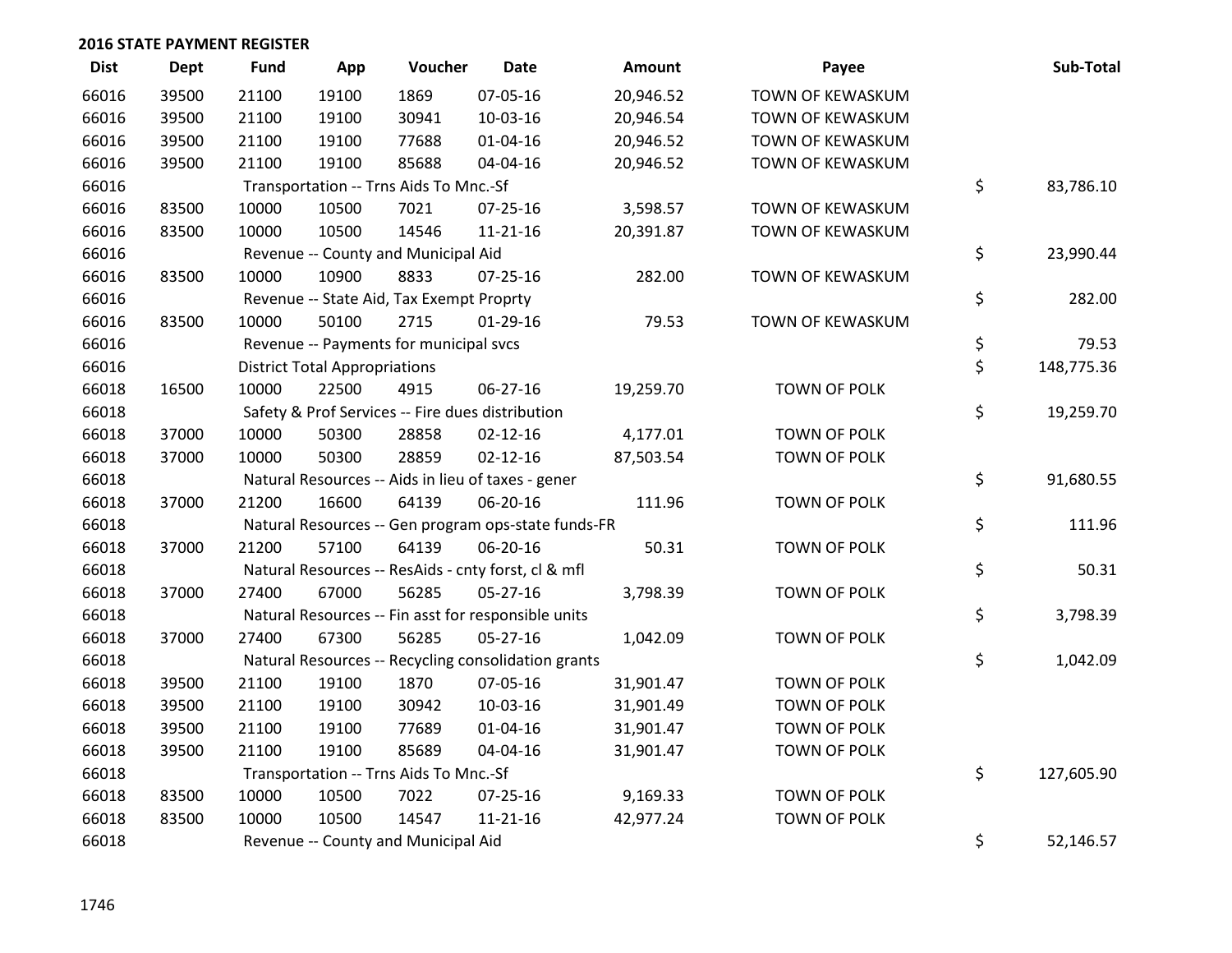| <b>Dist</b> | <b>Dept</b> | <b>Fund</b> | App                                  | Voucher                                  | <b>Date</b>                                         | <b>Amount</b> | Payee                  | Sub-Total        |
|-------------|-------------|-------------|--------------------------------------|------------------------------------------|-----------------------------------------------------|---------------|------------------------|------------------|
| 66018       | 83500       | 10000       | 10900                                | 8834                                     | $07 - 25 - 16$                                      | 446.00        | TOWN OF POLK           |                  |
| 66018       |             |             |                                      | Revenue -- State Aid, Tax Exempt Proprty |                                                     |               |                        | \$<br>446.00     |
| 66018       | 83500       | 10000       | 11000                                | 14547                                    | $11 - 21 - 16$                                      | 9,033.68      | TOWN OF POLK           |                  |
| 66018       |             |             |                                      | Revenue -- Public Utility Distribution   |                                                     |               |                        | \$<br>9,033.68   |
| 66018       |             |             | <b>District Total Appropriations</b> |                                          |                                                     |               |                        | \$<br>305,175.15 |
| 66022       | 16500       | 10000       | 22500                                | 4916                                     | 06-27-16                                            | 16,893.69     | <b>TOWN OF TRENTON</b> |                  |
| 66022       |             |             |                                      |                                          | Safety & Prof Services -- Fire dues distribution    |               |                        | \$<br>16,893.69  |
| 66022       | 37000       | 21200       | 16600                                | 64140                                    | 06-20-16                                            | 216.97        | <b>TOWN OF TRENTON</b> |                  |
| 66022       |             |             |                                      |                                          | Natural Resources -- Gen program ops-state funds-FR |               |                        | \$<br>216.97     |
| 66022       | 37000       | 21200       | 57100                                | 64140                                    | 06-20-16                                            | 97.50         | TOWN OF TRENTON        |                  |
| 66022       |             |             |                                      |                                          | Natural Resources -- ResAids - cnty forst, cl & mfl |               |                        | \$<br>97.50      |
| 66022       | 37000       | 27400       | 67000                                | 55954                                    | 05-27-16                                            | 14,846.49     | <b>TOWN OF TRENTON</b> |                  |
| 66022       |             |             |                                      |                                          | Natural Resources -- Fin asst for responsible units |               |                        | \$<br>14,846.49  |
| 66022       | 39500       | 21100       | 19100                                | 1871                                     | 07-05-16                                            | 36,266.94     | TOWN OF TRENTON        |                  |
| 66022       | 39500       | 21100       | 19100                                | 30943                                    | 10-03-16                                            | 36,266.94     | TOWN OF TRENTON        |                  |
| 66022       | 39500       | 21100       | 19100                                | 77690                                    | $01 - 04 - 16$                                      | 36,266.94     | TOWN OF TRENTON        |                  |
| 66022       | 39500       | 21100       | 19100                                | 85690                                    | 04-04-16                                            | 36,266.94     | <b>TOWN OF TRENTON</b> |                  |
| 66022       |             |             |                                      | Transportation -- Trns Aids To Mnc.-Sf   |                                                     |               |                        | \$<br>145,067.76 |
| 66022       | 45500       | 10000       | 23100                                | 16866                                    | 09-22-16                                            | 160.00        | TOWN OF TRENTON        |                  |
| 66022       |             |             |                                      | Justice -- Law enforcement train, local  |                                                     |               |                        | \$<br>160.00     |
| 66022       | 83500       | 10000       | 10500                                | 7023                                     | $07 - 25 - 16$                                      | 8,861.02      | TOWN OF TRENTON        |                  |
| 66022       | 83500       | 10000       | 10500                                | 14548                                    | $11 - 21 - 16$                                      | 48,536.23     | TOWN OF TRENTON        |                  |
| 66022       |             |             |                                      | Revenue -- County and Municipal Aid      |                                                     |               |                        | \$<br>57,397.25  |
| 66022       | 83500       | 10000       | 10900                                | 8835                                     | $07 - 25 - 16$                                      | 243.00        | <b>TOWN OF TRENTON</b> |                  |
| 66022       |             |             |                                      | Revenue -- State Aid, Tax Exempt Proprty |                                                     |               |                        | \$<br>243.00     |
| 66022       | 83500       | 10000       | 11000                                | 14548                                    | $11 - 21 - 16$                                      | 1,790.97      | TOWN OF TRENTON        |                  |
| 66022       |             |             |                                      | Revenue -- Public Utility Distribution   |                                                     |               |                        | \$<br>1,790.97   |
| 66022       |             |             | <b>District Total Appropriations</b> |                                          |                                                     |               |                        | \$<br>236,713.63 |
| 66024       | 16500       | 10000       | 22500                                | 4917                                     | 06-27-16                                            | 8,033.26      | <b>TOWN OF WAYNE</b>   |                  |
| 66024       |             |             |                                      |                                          | Safety & Prof Services -- Fire dues distribution    |               |                        | \$<br>8,033.26   |
| 66024       | 37000       | 10000       | 50300                                | 29343                                    | $02 - 12 - 16$                                      | 1,687.94      | <b>TOWN OF WAYNE</b>   |                  |
| 66024       | 37000       | 10000       | 50300                                | 46993                                    | $04 - 21 - 16$                                      | 1,455.59      | <b>TOWN OF WAYNE</b>   |                  |
| 66024       |             |             |                                      |                                          | Natural Resources -- Aids in lieu of taxes - gener  |               |                        | \$<br>3,143.53   |
| 66024       | 37000       | 21200       | 16600                                | 64141                                    | 06-20-16                                            | 251.11        | <b>TOWN OF WAYNE</b>   |                  |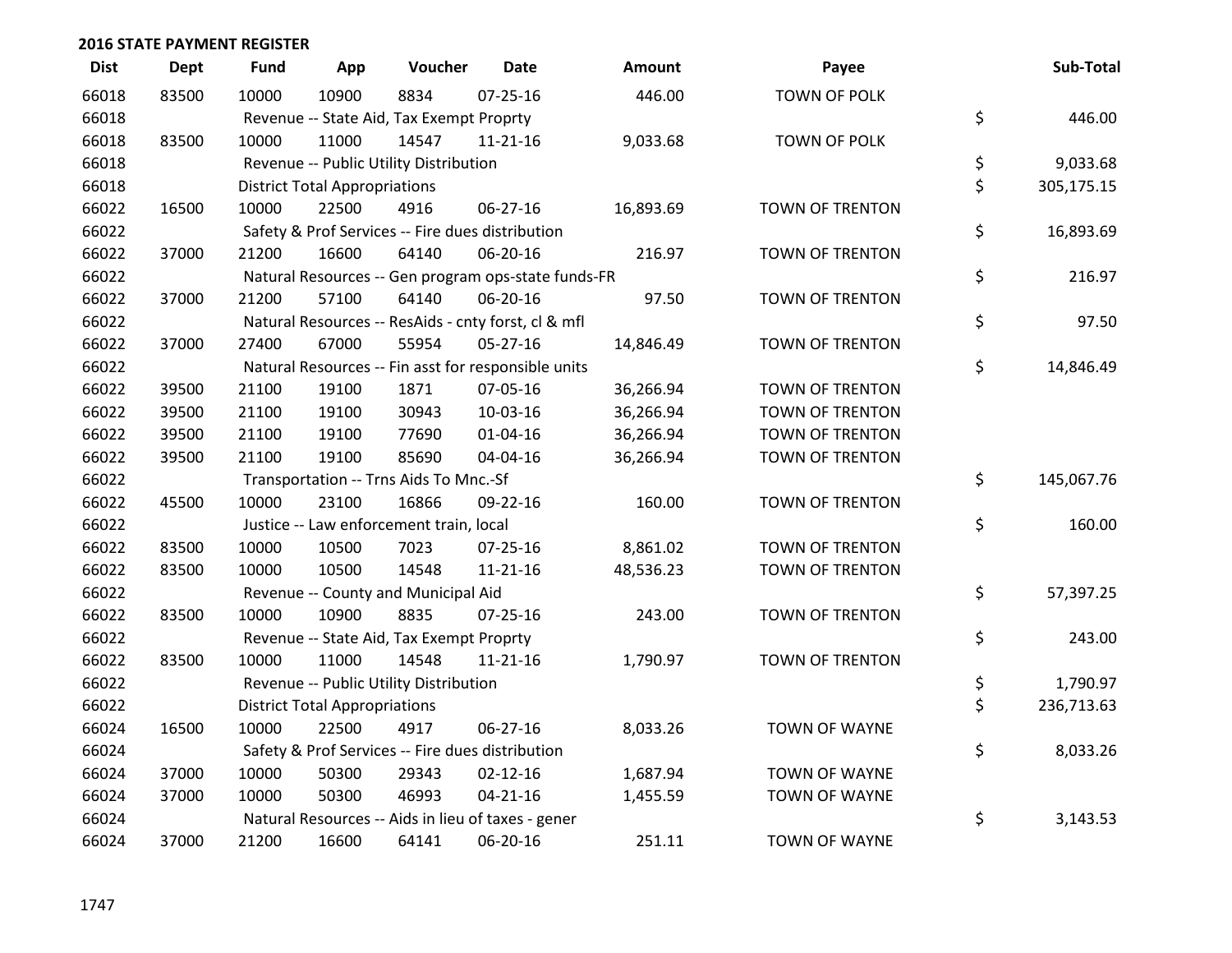| <b>Dist</b> | <b>Dept</b> | <b>Fund</b> | App                                  | Voucher                                             | <b>Date</b>    | <b>Amount</b> | Payee                | Sub-Total        |
|-------------|-------------|-------------|--------------------------------------|-----------------------------------------------------|----------------|---------------|----------------------|------------------|
| 66024       |             |             |                                      | Natural Resources -- Gen program ops-state funds-FR |                |               |                      | \$<br>251.11     |
| 66024       | 37000       | 21200       | 57100                                | 64141                                               | 06-20-16       | 139.64        | <b>TOWN OF WAYNE</b> |                  |
| 66024       |             |             |                                      | Natural Resources -- ResAids - cnty forst, cl & mfl |                |               |                      | \$<br>139.64     |
| 66024       | 37000       | 21200       | 57900                                | 46992                                               | $04 - 21 - 16$ | 782.30        | <b>TOWN OF WAYNE</b> |                  |
| 66024       |             |             |                                      | Natural Resources -- Aids in lieu of taxes - sum s  |                |               |                      | \$<br>782.30     |
| 66024       | 37000       | 21200       | 58900                                | 102748                                              | 11-18-16       | 1,097.75      | <b>TOWN OF WAYNE</b> |                  |
| 66024       |             |             |                                      | Natural Resources -- Resource aids - distribution o |                |               |                      | \$<br>1,097.75   |
| 66024       | 37000       | 27400       | 67000                                | 56000                                               | $05 - 27 - 16$ | 4,661.35      | <b>TOWN OF WAYNE</b> |                  |
| 66024       |             |             |                                      | Natural Resources -- Fin asst for responsible units |                |               |                      | \$<br>4,661.35   |
| 66024       | 39500       | 21100       | 19100                                | 1872                                                | 07-05-16       | 31,345.47     | <b>TOWN OF WAYNE</b> |                  |
| 66024       | 39500       | 21100       | 19100                                | 30944                                               | 10-03-16       | 31,345.47     | <b>TOWN OF WAYNE</b> |                  |
| 66024       | 39500       | 21100       | 19100                                | 77691                                               | $01 - 04 - 16$ | 31,345.47     | <b>TOWN OF WAYNE</b> |                  |
| 66024       | 39500       | 21100       | 19100                                | 85691                                               | 04-04-16       | 31,345.47     | <b>TOWN OF WAYNE</b> |                  |
| 66024       |             |             |                                      | Transportation -- Trns Aids To Mnc.-Sf              |                |               |                      | \$<br>125,381.88 |
| 66024       | 83500       | 10000       | 10500                                | 7024                                                | $07 - 25 - 16$ | 2,916.86      | <b>TOWN OF WAYNE</b> |                  |
| 66024       | 83500       | 10000       | 10500                                | 14549                                               | 11-21-16       | 17,411.77     | <b>TOWN OF WAYNE</b> |                  |
| 66024       |             |             |                                      | Revenue -- County and Municipal Aid                 |                |               |                      | \$<br>20,328.63  |
| 66024       | 83500       | 10000       | 10900                                | 8836                                                | 07-25-16       | 131.00        | <b>TOWN OF WAYNE</b> |                  |
| 66024       |             |             |                                      | Revenue -- State Aid, Tax Exempt Proprty            |                |               |                      | \$<br>131.00     |
| 66024       | 83500       | 10000       | 11000                                | 14549                                               | $11 - 21 - 16$ | 20.32         | <b>TOWN OF WAYNE</b> |                  |
| 66024       |             |             |                                      | Revenue -- Public Utility Distribution              |                |               |                      | \$<br>20.32      |
| 66024       |             |             | <b>District Total Appropriations</b> |                                                     |                |               |                      | \$<br>163,970.77 |
| 66026       | 16500       | 10000       | 22500                                | 4918                                                | $06 - 27 - 16$ | 23,942.33     | TOWN OF WEST BEND    |                  |
| 66026       |             |             |                                      | Safety & Prof Services -- Fire dues distribution    |                |               |                      | \$<br>23,942.33  |
| 66026       | 37000       | 10000       | 50300                                | 28914                                               | $02 - 12 - 16$ | 9,094.94      | TOWN OF WEST BEND    |                  |
| 66026       | 37000       | 10000       | 50300                                | 28915                                               | $02 - 12 - 16$ | 586.96        | TOWN OF WEST BEND    |                  |
| 66026       | 37000       | 10000       | 50300                                | 45716                                               | $04 - 21 - 16$ | 13.42         | TOWN OF WEST BEND    |                  |
| 66026       | 37000       | 10000       | 50300                                | 45717                                               | $04 - 21 - 16$ | 25.77         | TOWN OF WEST BEND    |                  |
| 66026       |             |             |                                      | Natural Resources -- Aids in lieu of taxes - gener  |                |               |                      | \$<br>9,721.09   |
| 66026       | 37000       | 21200       | 16600                                | 64142                                               | 06-20-16       | 247.67        | TOWN OF WEST BEND    |                  |
| 66026       |             |             |                                      | Natural Resources -- Gen program ops-state funds-FR |                |               |                      | \$<br>247.67     |
| 66026       | 37000       | 21200       | 57100                                | 64142                                               | 06-20-16       | 111.29        | TOWN OF WEST BEND    |                  |
| 66026       |             |             |                                      | Natural Resources -- ResAids - cnty forst, cl & mfl |                |               |                      | \$<br>111.29     |
| 66026       | 37000       | 27400       | 67000                                | 55546                                               | 05-27-16       | 15,494.08     | TOWN OF WEST BEND    |                  |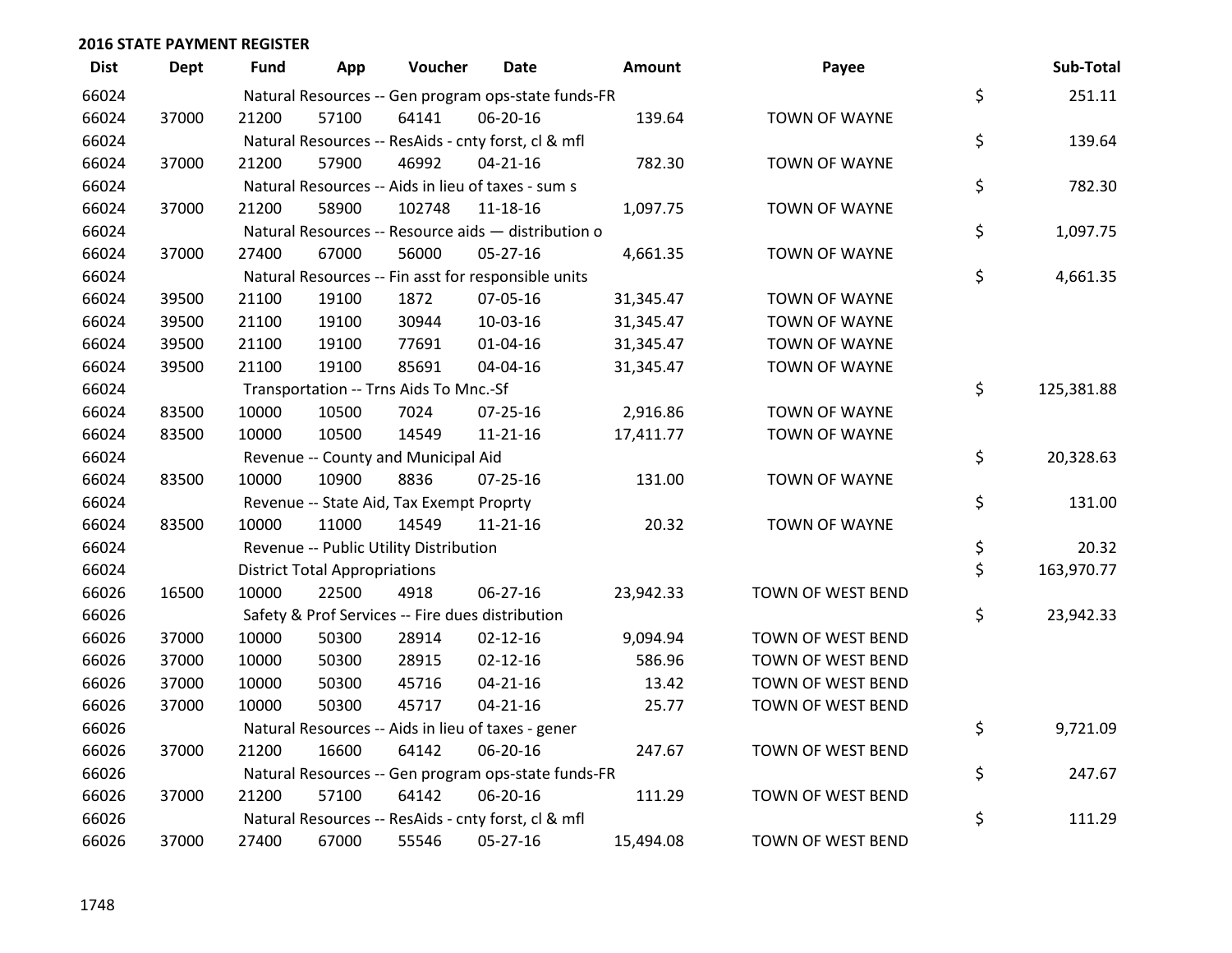| <b>Dist</b> | Dept  | <b>Fund</b> | App                                  | Voucher                                  | <b>Date</b>                                         | <b>Amount</b> | Payee                        | Sub-Total        |
|-------------|-------|-------------|--------------------------------------|------------------------------------------|-----------------------------------------------------|---------------|------------------------------|------------------|
| 66026       |       |             |                                      |                                          | Natural Resources -- Fin asst for responsible units |               |                              | \$<br>15,494.08  |
| 66026       | 39500 | 21100       | 19100                                | 1873                                     | 07-05-16                                            | 24,722.95     | TOWN OF WEST BEND            |                  |
| 66026       | 39500 | 21100       | 19100                                | 30945                                    | 10-03-16                                            | 24,722.97     | TOWN OF WEST BEND            |                  |
| 66026       | 39500 | 21100       | 19100                                | 77692                                    | $01 - 04 - 16$                                      | 24,722.95     | TOWN OF WEST BEND            |                  |
| 66026       | 39500 | 21100       | 19100                                | 85692                                    | 04-04-16                                            | 24,722.95     | TOWN OF WEST BEND            |                  |
| 66026       |       |             |                                      | Transportation -- Trns Aids To Mnc.-Sf   |                                                     |               |                              | \$<br>98,891.82  |
| 66026       | 83500 | 10000       | 10500                                | 7025                                     | $07 - 25 - 16$                                      | 9,680.15      | TOWN OF WEST BEND            |                  |
| 66026       | 83500 | 10000       | 10500                                | 14550                                    | $11 - 21 - 16$                                      | 50,959.97     | TOWN OF WEST BEND            |                  |
| 66026       |       |             |                                      | Revenue -- County and Municipal Aid      |                                                     |               |                              | \$<br>60,640.12  |
| 66026       | 83500 | 10000       | 10900                                | 8837                                     | $07 - 25 - 16$                                      | 363.00        | TOWN OF WEST BEND            |                  |
| 66026       |       |             |                                      | Revenue -- State Aid, Tax Exempt Proprty |                                                     |               |                              | \$<br>363.00     |
| 66026       | 83500 | 10000       | 11000                                | 14550                                    | $11 - 21 - 16$                                      | 5,248.16      | TOWN OF WEST BEND            |                  |
| 66026       |       |             |                                      | Revenue -- Public Utility Distribution   |                                                     |               |                              | \$<br>5,248.16   |
| 66026       |       |             | <b>District Total Appropriations</b> |                                          |                                                     |               |                              | \$<br>214,659.56 |
| 66131       | 16500 | 10000       | 22500                                | 4919                                     | 06-27-16                                            | 92,699.92     | <b>VILLAGE OF GERMANTOWN</b> |                  |
| 66131       |       |             |                                      |                                          | Safety & Prof Services -- Fire dues distribution    |               |                              | \$<br>92,699.92  |
| 66131       | 37000 | 21200       | 16600                                | 64143                                    | 06-20-16                                            | 52.41         | VILLAGE OF GERMANTOWN        |                  |
| 66131       |       |             |                                      |                                          | Natural Resources -- Gen program ops-state funds-FR |               |                              | \$<br>52.41      |
| 66131       | 37000 | 21200       | 57100                                | 64143                                    | 06-20-16                                            | 35.10         | <b>VILLAGE OF GERMANTOWN</b> |                  |
| 66131       |       |             |                                      |                                          | Natural Resources -- ResAids - cnty forst, cl & mfl |               |                              | \$<br>35.10      |
| 66131       | 37000 | 21200       | 58700                                | 24844                                    | $01 - 28 - 16$                                      | 5,075.00      | <b>VILLAGE OF GERMANTOWN</b> |                  |
| 66131       |       |             |                                      |                                          | Natural Resources -- ResAids - urban forestry grant |               |                              | \$<br>5,075.00   |
| 66131       | 37000 | 27400       | 67000                                | 55755                                    | $05 - 27 - 16$                                      | 22,649.13     | <b>VILLAGE OF GERMANTOWN</b> |                  |
| 66131       |       |             |                                      |                                          | Natural Resources -- Fin asst for responsible units |               |                              | \$<br>22,649.13  |
| 66131       | 39500 | 21100       | 16200                                | 2137                                     | 07-05-16                                            | 27,182.94     | <b>VILLAGE OF GERMANTOWN</b> |                  |
| 66131       | 39500 | 21100       | 16200                                | 29239                                    | 10-03-16                                            | 27,182.94     | <b>VILLAGE OF GERMANTOWN</b> |                  |
| 66131       |       |             |                                      | Transportation -- Conn Hwy Aids St Fds   |                                                     |               |                              | \$<br>54,365.88  |
| 66131       | 39500 | 21100       | 18500                                | 31112                                    | 09-29-16                                            | 599.44        | <b>VILLAGE OF GERMANTOWN</b> |                  |
| 66131       | 39500 | 21100       | 18500                                | 35815                                    | $10 - 11 - 16$                                      | 1,038.38      | VILLAGE OF GERMANTOWN        |                  |
| 66131       | 39500 | 21100       | 18500                                | 58765                                    | 12-05-16                                            | 3,896.36      | VILLAGE OF GERMANTOWN        |                  |
| 66131       | 39500 | 21100       | 18500                                | 60489                                    | 12-12-16                                            | 904.14        | VILLAGE OF GERMANTOWN        |                  |
| 66131       |       |             |                                      | Transportation -- Hwy Sfty Loc Aid Ffd   |                                                     |               |                              | \$<br>6,438.32   |
| 66131       | 39500 | 21100       | 19100                                | 1874                                     | 07-05-16                                            | 217,481.66    | <b>VILLAGE OF GERMANTOWN</b> |                  |
| 66131       | 39500 | 21100       | 19100                                | 30946                                    | 10-03-16                                            | 217,481.69    | <b>VILLAGE OF GERMANTOWN</b> |                  |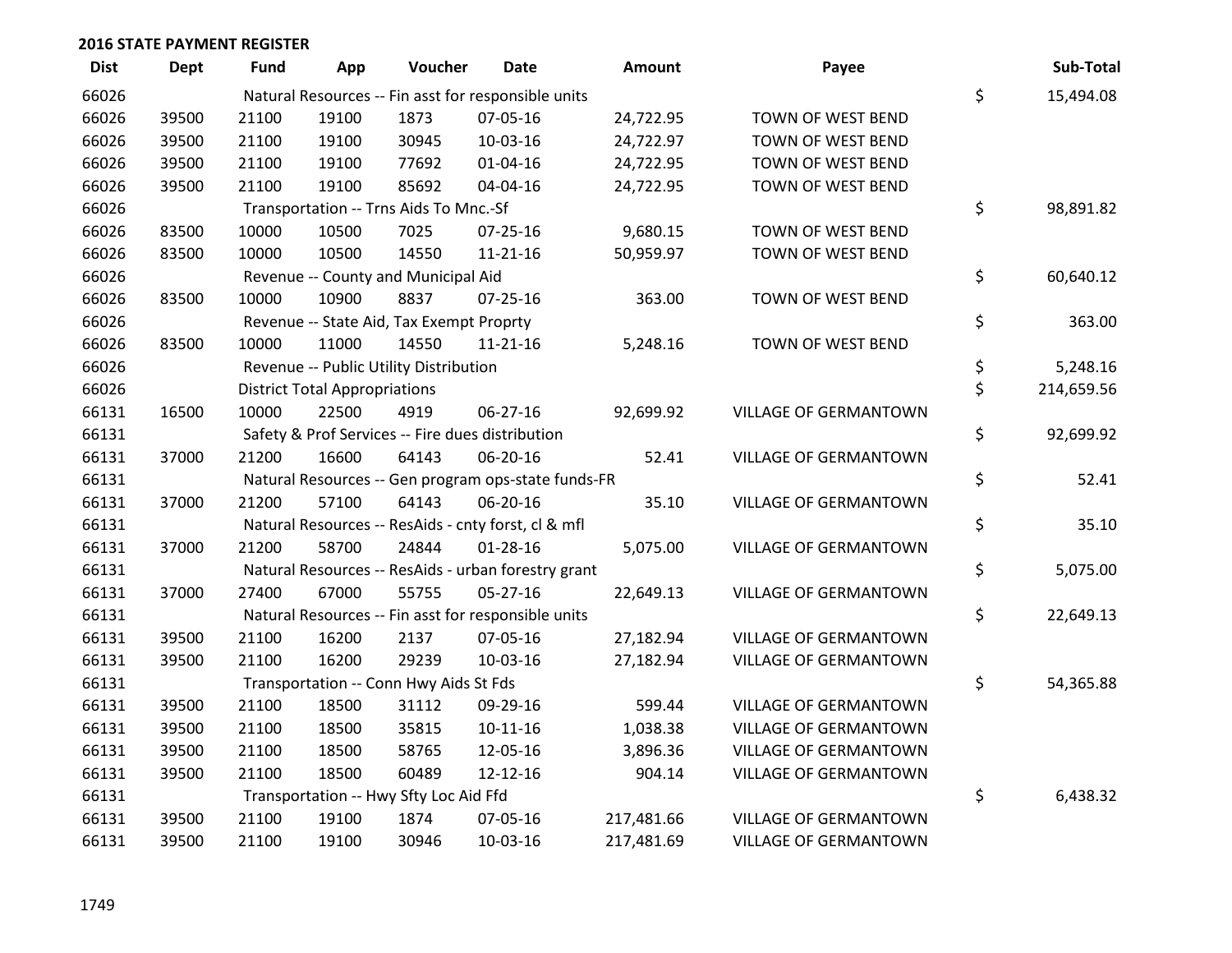| <b>Dist</b> | <b>Dept</b> | <b>Fund</b> | App                                  | Voucher                                  | <b>Date</b>                                        | <b>Amount</b> | Payee                        | Sub-Total          |
|-------------|-------------|-------------|--------------------------------------|------------------------------------------|----------------------------------------------------|---------------|------------------------------|--------------------|
| 66131       |             |             |                                      | Transportation -- Trns Aids To Mnc.-Sf   |                                                    |               |                              | \$<br>434,963.35   |
| 66131       | 39500       | 21100       | 16200                                | 78104                                    | 01-04-16                                           | 27,182.94     | <b>VILLAGE OF GERMANTOWN</b> |                    |
| 66131       | 39500       | 21100       | 16200                                | 82104                                    | 04-04-16                                           | 27,182.94     | VILLAGE OF GERMANTOWN        |                    |
| 66131       |             |             |                                      | Transportation -- Conn Hwy Aids St Fds   |                                                    |               |                              | \$<br>54,365.88    |
| 66131       | 39500       | 21100       | 18500                                | 76767                                    | 03-18-16                                           | 1,426.40      | TREAS VIL GERMANTOWN         |                    |
| 66131       | 39500       | 21100       | 18500                                | 79753                                    | $04 - 21 - 16$                                     | 3,231.95      | TREAS VIL GERMANTOWN         |                    |
| 66131       | 39500       | 21100       | 18500                                | 82638                                    | 05-23-16                                           | 749.30        | TREAS VIL GERMANTOWN         |                    |
| 66131       | 39500       | 21100       | 18500                                | 84699                                    | 06-16-16                                           | 1,353.72      | TREAS VIL GERMANTOWN         |                    |
| 66131       |             |             |                                      | Transportation -- Hwy Sfty Loc Aid Ffd   |                                                    |               |                              | \$<br>6,761.37     |
| 66131       | 39500       | 21100       | 19100                                | 77693                                    | $01 - 04 - 16$                                     | 217,481.66    | <b>VILLAGE OF GERMANTOWN</b> |                    |
| 66131       | 39500       | 21100       | 19100                                | 85693                                    | 04-04-16                                           | 217,481.66    | VILLAGE OF GERMANTOWN        |                    |
| 66131       |             |             |                                      | Transportation -- Trns Aids To Mnc.-Sf   |                                                    |               |                              | \$<br>434,963.32   |
| 66131       | 39500       | 21100       | 27800                                | 73773                                    | $02 - 11 - 16$                                     | 41,204.00     | TREAS VIL GERMANTOWN         |                    |
| 66131       |             |             |                                      | Transportation -- Loc Rd Imp Prg St Fd   |                                                    |               |                              | \$<br>41,204.00    |
| 66131       | 43500       | 10000       | 11900                                | 72333                                    | 09-02-16                                           | 6,620.67      | <b>VILLAGE OF GERMANTOWN</b> |                    |
| 66131       |             |             |                                      |                                          | Health Services -- Emergency medical services, ai  |               |                              | \$<br>6,620.67     |
| 66131       | 45500       | 10000       | 23100                                | 20696                                    | 12-16-16                                           | 2,880.00      | <b>VILLAGE OF GERMANTOWN</b> |                    |
| 66131       |             |             |                                      | Justice -- Law enforcement train, local  |                                                    |               |                              | \$<br>2,880.00     |
| 66131       | 83500       | 10000       | 10500                                | 7026                                     | $07 - 25 - 16$                                     | 129,749.18    | <b>VILLAGE OF GERMANTOWN</b> |                    |
| 66131       | 83500       | 10000       | 10500                                | 14551                                    | $11 - 21 - 16$                                     | 174,509.88    | <b>VILLAGE OF GERMANTOWN</b> |                    |
| 66131       |             |             |                                      | Revenue -- County and Municipal Aid      |                                                    |               |                              | \$<br>304,259.06   |
| 66131       | 83500       | 10000       | 10900                                | 8838                                     | $07 - 25 - 16$                                     | 70,946.00     | <b>VILLAGE OF GERMANTOWN</b> |                    |
| 66131       | 83500       | 10000       | 10900                                | 9888                                     | $07 - 25 - 16$                                     | 113,009.00    | <b>VILLAGE OF GERMANTOWN</b> |                    |
| 66131       |             |             |                                      | Revenue -- State Aid, Tax Exempt Proprty |                                                    |               |                              | \$<br>183,955.00   |
| 66131       | 83500       | 10000       | 11000                                | 14551                                    | $11 - 21 - 16$                                     | 536,272.75    | <b>VILLAGE OF GERMANTOWN</b> |                    |
| 66131       |             |             |                                      | Revenue -- Public Utility Distribution   |                                                    |               |                              | \$<br>536,272.75   |
| 66131       | 83500       | 52100       | 36300                                | 3361                                     | 03-28-16                                           | 13,612.47     | <b>VILLAGE OF GERMANTOWN</b> |                    |
| 66131       |             |             |                                      | Revenue -- Lottery & Gaming Credit       |                                                    |               |                              | \$<br>13,612.47    |
| 66131       |             |             | <b>District Total Appropriations</b> |                                          |                                                    |               |                              | \$<br>2,201,173.63 |
| 66141       | 16500       | 10000       | 22500                                | 4920                                     | 06-27-16                                           | 23,691.94     | <b>VILLAGE OF JACKSON</b>    |                    |
| 66141       |             |             |                                      |                                          | Safety & Prof Services -- Fire dues distribution   |               |                              | \$<br>23,691.94    |
| 66141       | 37000       | 10000       | 50300                                | 29308                                    | $02 - 12 - 16$                                     | 1,184.07      | <b>VILLAGE OF JACKSON</b>    |                    |
| 66141       | 37000       | 10000       | 50300                                | 46898                                    | $04 - 21 - 16$                                     | 48.53         | <b>VILLAGE OF JACKSON</b>    |                    |
| 66141       |             |             |                                      |                                          | Natural Resources -- Aids in lieu of taxes - gener |               |                              | \$<br>1,232.60     |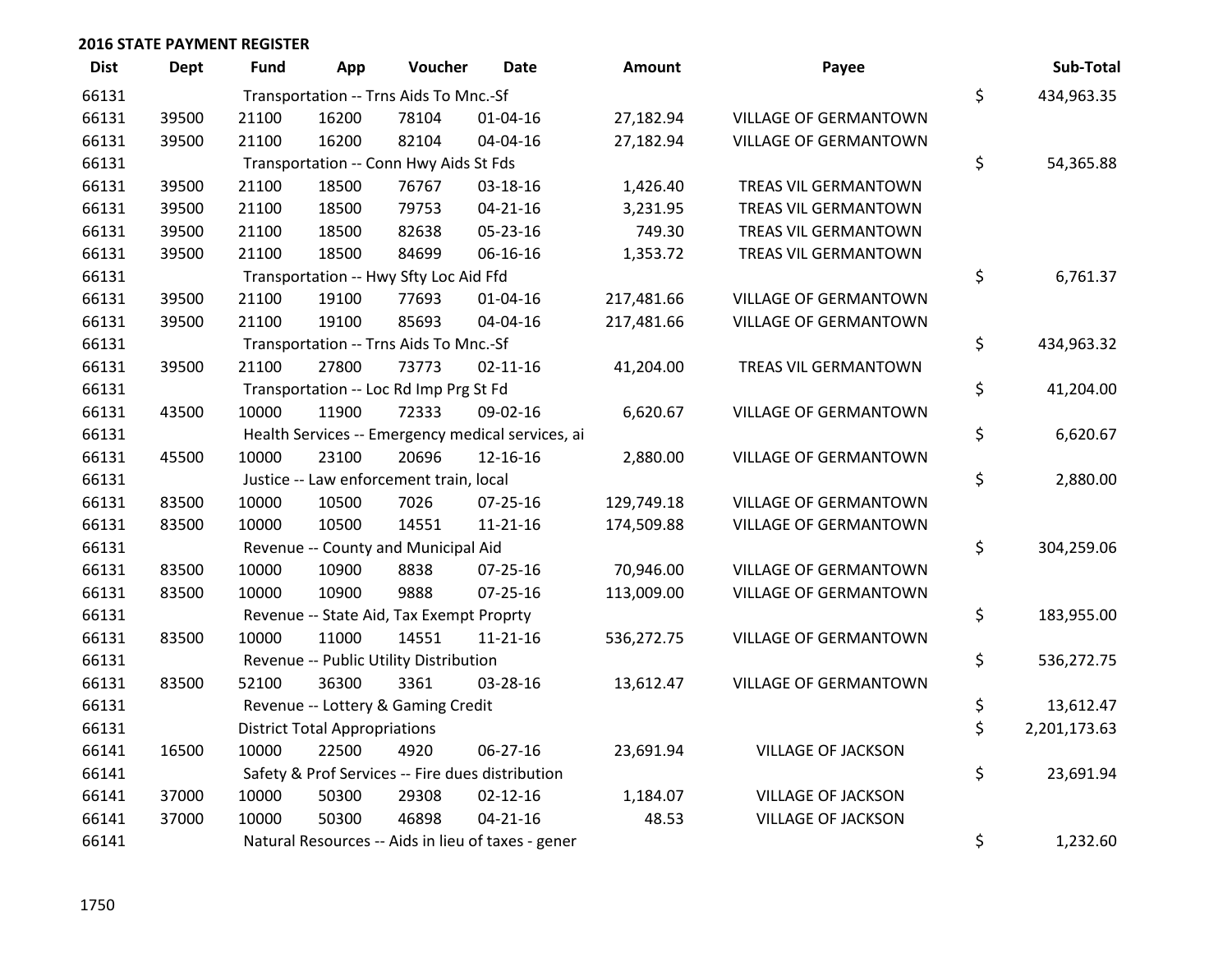| <b>Dist</b> | <b>Dept</b> | <b>Fund</b> | App                                  | Voucher                                             | <b>Date</b>    | <b>Amount</b> | Payee                     | Sub-Total        |
|-------------|-------------|-------------|--------------------------------------|-----------------------------------------------------|----------------|---------------|---------------------------|------------------|
| 66141       | 37000       | 27400       | 67000                                | 55762                                               | $05 - 27 - 16$ | 10,006.10     | <b>VILLAGE OF JACKSON</b> |                  |
| 66141       |             |             |                                      | Natural Resources -- Fin asst for responsible units |                |               |                           | \$<br>10,006.10  |
| 66141       | 39500       | 21100       | 19100                                | 1875                                                | 07-05-16       | 62,352.82     | <b>VILLAGE OF JACKSON</b> |                  |
| 66141       | 39500       | 21100       | 19100                                | 30947                                               | 10-03-16       | 62,352.82     | <b>VILLAGE OF JACKSON</b> |                  |
| 66141       | 39500       | 21100       | 19100                                | 77694                                               | $01 - 04 - 16$ | 62,352.82     | <b>VILLAGE OF JACKSON</b> |                  |
| 66141       | 39500       | 21100       | 19100                                | 85694                                               | 04-04-16       | 62,352.82     | <b>VILLAGE OF JACKSON</b> |                  |
| 66141       |             |             |                                      | Transportation -- Trns Aids To Mnc.-Sf              |                |               |                           | \$<br>249,411.28 |
| 66141       | 43500       | 10000       | 11900                                | 72340                                               | 09-02-16       | 6,101.20      | <b>VILLAGE OF JACKSON</b> |                  |
| 66141       |             |             |                                      | Health Services -- Emergency medical services, ai   |                |               |                           | \$<br>6,101.20   |
| 66141       | 45500       | 10000       | 23100                                | 12941                                               | 06-24-16       | 1,760.00      | <b>VILLAGE OF JACKSON</b> |                  |
| 66141       |             |             |                                      | Justice -- Law enforcement train, local             |                |               |                           | \$<br>1,760.00   |
| 66141       | 83500       | 10000       | 10500                                | 7027                                                | $07 - 25 - 16$ | 159,128.65    | <b>VILLAGE OF JACKSON</b> |                  |
| 66141       | 83500       | 10000       | 10500                                | 14552                                               | $11 - 21 - 16$ | 173,596.17    | <b>VILLAGE OF JACKSON</b> |                  |
| 66141       |             |             |                                      | Revenue -- County and Municipal Aid                 |                |               |                           | \$<br>332,724.82 |
| 66141       | 83500       | 10000       | 10900                                | 8839                                                | $07 - 25 - 16$ | 26,743.00     | <b>VILLAGE OF JACKSON</b> |                  |
| 66141       | 83500       | 10000       | 10900                                | 9889                                                | $07 - 25 - 16$ | 8,203.00      | <b>VILLAGE OF JACKSON</b> |                  |
| 66141       |             |             |                                      | Revenue -- State Aid, Tax Exempt Proprty            |                |               |                           | \$<br>34,946.00  |
| 66141       | 83500       | 10000       | 11000                                | 14552                                               | 11-21-16       | 5,169.60      | <b>VILLAGE OF JACKSON</b> |                  |
| 66141       |             |             |                                      | Revenue -- Public Utility Distribution              |                |               |                           | \$<br>5,169.60   |
| 66141       | 83500       | 52100       | 36300                                | 3362                                                | 03-29-16       | 25,654.44     | <b>VILLAGE OF JACKSON</b> |                  |
| 66141       |             |             |                                      | Revenue -- Lottery & Gaming Credit                  |                |               |                           | \$<br>25,654.44  |
| 66141       |             |             | <b>District Total Appropriations</b> |                                                     |                |               |                           | \$<br>690,697.98 |
| 66142       | 39500       | 21100       | 19100                                | 1876                                                | 07-05-16       | 43,647.44     | VILLAGE OF KEWASKUM       |                  |
| 66142       | 39500       | 21100       | 19100                                | 30948                                               | 10-03-16       | 43,647.44     | VILLAGE OF KEWASKUM       |                  |
| 66142       | 39500       | 21100       | 19100                                | 77695                                               | $01 - 04 - 16$ | 43,647.44     | VILLAGE OF KEWASKUM       |                  |
| 66142       | 39500       | 21100       | 19100                                | 85695                                               | 04-04-16       | 43,647.44     | VILLAGE OF KEWASKUM       |                  |
| 66142       |             |             |                                      | Transportation -- Trns Aids To Mnc.-Sf              |                |               |                           | \$<br>174,589.76 |
| 66142       | 39500       | 21100       | 27800                                | 73771                                               | $02 - 11 - 16$ | 77,049.33     | TREAS VIL KEWASKUM        |                  |
| 66142       |             |             |                                      | Transportation -- Loc Rd Imp Prg St Fd              |                |               |                           | \$<br>77,049.33  |
| 66142       | 83500       | 10000       | 10500                                | 7028                                                | $07 - 25 - 16$ | 71,569.23     | VILLAGE OF KEWASKUM       |                  |
| 66142       | 83500       | 10000       | 10500                                | 14553                                               | $11 - 21 - 16$ | 204,301.08    | VILLAGE OF KEWASKUM       |                  |
| 66142       |             |             |                                      | Revenue -- County and Municipal Aid                 |                |               |                           | \$<br>275,870.31 |
| 66142       | 83500       | 10000       | 10900                                | 8840                                                | $07 - 25 - 16$ | 5,472.00      | VILLAGE OF KEWASKUM       |                  |
| 66142       | 83500       | 10000       | 10900                                | 9890                                                | 07-25-16       | 648.00        | VILLAGE OF KEWASKUM       |                  |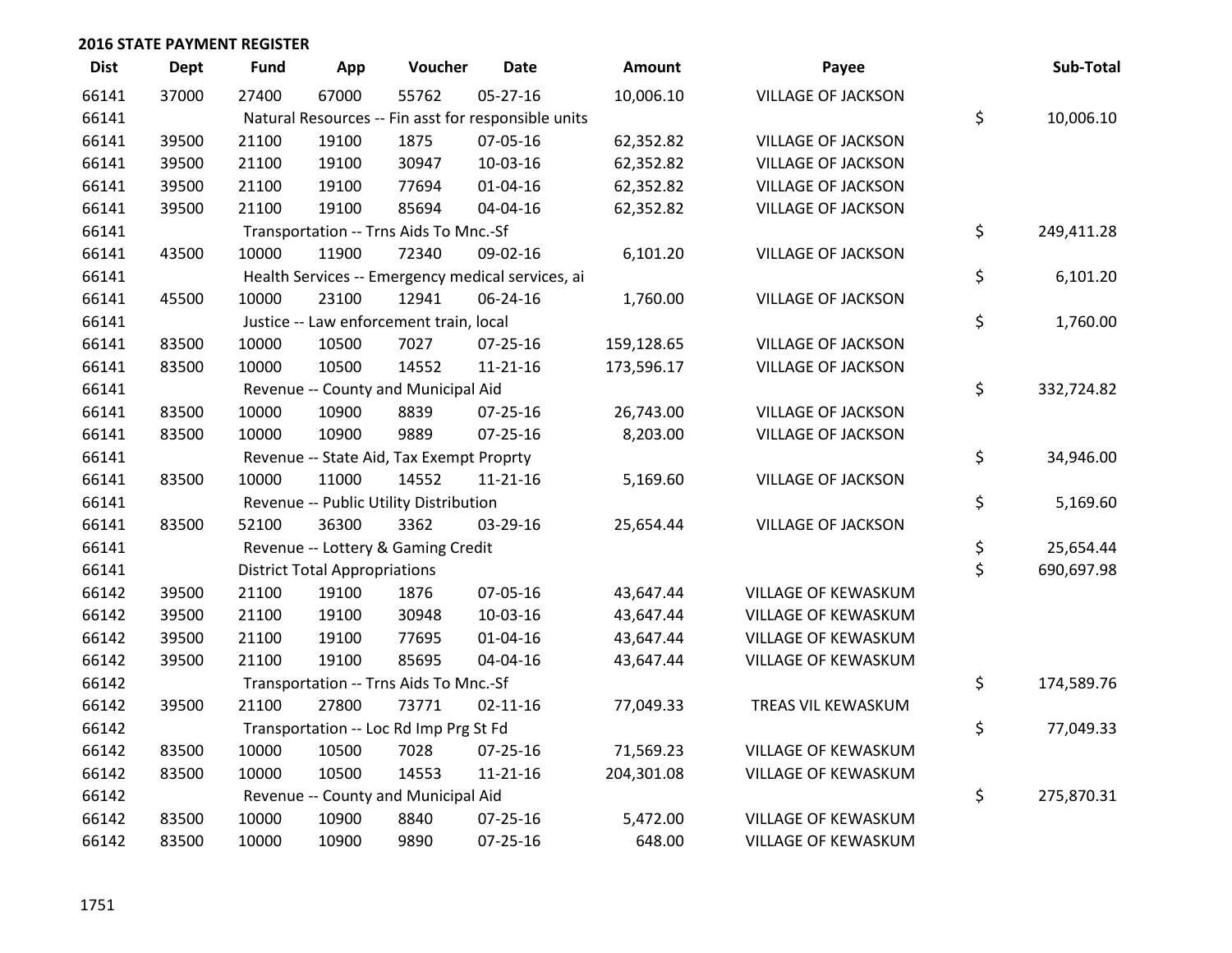| <b>Dist</b> | <b>Dept</b> | Fund  | App                                  | Voucher                                             | Date           | <b>Amount</b> | Payee                       | Sub-Total        |
|-------------|-------------|-------|--------------------------------------|-----------------------------------------------------|----------------|---------------|-----------------------------|------------------|
| 66142       |             |       |                                      | Revenue -- State Aid, Tax Exempt Proprty            |                |               |                             | \$<br>6,120.00   |
| 66142       | 83500       | 10000 | 11000                                | 14553                                               | $11 - 21 - 16$ | 3,447.14      | VILLAGE OF KEWASKUM         |                  |
| 66142       |             |       |                                      | Revenue -- Public Utility Distribution              |                |               |                             | \$<br>3,447.14   |
| 66142       |             |       | <b>District Total Appropriations</b> |                                                     |                |               |                             | \$<br>537,076.54 |
| 66161       | 39500       | 21100 | 19100                                | 1877                                                | 07-05-16       | 21,299.94     | <b>VILLAGE OF NEWBURG</b>   |                  |
| 66161       | 39500       | 21100 | 19100                                | 30949                                               | 10-03-16       | 21,299.94     | <b>VILLAGE OF NEWBURG</b>   |                  |
| 66161       | 39500       | 21100 | 19100                                | 77696                                               | $01 - 04 - 16$ | 21,299.94     | <b>VILLAGE OF NEWBURG</b>   |                  |
| 66161       | 39500       | 21100 | 19100                                | 85696                                               | 04-04-16       | 21,299.94     | <b>VILLAGE OF NEWBURG</b>   |                  |
| 66161       |             |       |                                      | Transportation -- Trns Aids To Mnc.-Sf              |                |               |                             | \$<br>85,199.76  |
| 66161       | 83500       | 10000 | 10500                                | 7029                                                | $07 - 25 - 16$ | 26,553.41     | <b>VILLAGE OF NEWBURG</b>   |                  |
| 66161       | 83500       | 10000 | 10500                                | 14554                                               | $11 - 21 - 16$ | 68,369.52     | <b>VILLAGE OF NEWBURG</b>   |                  |
| 66161       |             |       |                                      | Revenue -- County and Municipal Aid                 |                |               |                             | \$<br>94,922.93  |
| 66161       | 83500       | 10000 | 10900                                | 8841                                                | $07 - 25 - 16$ | 988.00        | <b>VILLAGE OF NEWBURG</b>   |                  |
| 66161       |             |       |                                      | Revenue -- State Aid, Tax Exempt Proprty            |                |               |                             | \$<br>988.00     |
| 66161       |             |       | <b>District Total Appropriations</b> |                                                     |                |               |                             | \$<br>181,110.69 |
| 66166       | 37000       | 10000 | 50300                                | 29374                                               | $02 - 12 - 16$ | 4,485.04      | <b>VILLAGE OF RICHFIELD</b> |                  |
| 66166       |             |       |                                      | Natural Resources -- Aids in lieu of taxes - gener  |                |               |                             | \$<br>4,485.04   |
| 66166       | 37000       | 21200 | 16600                                | 64144                                               | 06-20-16       | 211.23        | <b>VILLAGE OF RICHFIELD</b> |                  |
| 66166       |             |       |                                      | Natural Resources -- Gen program ops-state funds-FR |                |               |                             | \$<br>211.23     |
| 66166       | 37000       | 21200 | 57100                                | 64144                                               | 06-20-16       | 94.93         | <b>VILLAGE OF RICHFIELD</b> |                  |
| 66166       |             |       |                                      | Natural Resources -- ResAids - cnty forst, cl & mfl |                |               |                             | \$<br>94.93      |
| 66166       | 37000       | 21200 | 58300                                | 22753                                               | $01 - 21 - 16$ | 120,000.00    | <b>VILLAGE OF RICHFIELD</b> |                  |
| 66166       |             |       |                                      | Natural Resources -- Rec & resource aids, fed       |                |               |                             | \$<br>120,000.00 |
| 66166       | 37000       | 27400 | 65800                                | 81130                                               | 08-08-16       | 11,767.18     | <b>VILLAGE OF RICHFIELD</b> |                  |
| 66166       | 37000       | 27400 | 65800                                | 104816                                              | 11-04-16       | 6,300.00      | <b>VILLAGE OF RICHFIELD</b> |                  |
| 66166       |             |       |                                      | Natural Resources -- EA - urban nonpoint source     |                |               |                             | \$<br>18,067.18  |
| 66166       | 37000       | 27400 | 67000                                | 55710                                               | $05 - 27 - 16$ | 8,211.32      | <b>VILLAGE OF RICHFIELD</b> |                  |
| 66166       |             |       |                                      | Natural Resources -- Fin asst for responsible units |                |               |                             | \$<br>8,211.32   |
| 66166       | 37000       | 27400 | 67300                                | 55710                                               | $05 - 27 - 16$ | 3,000.83      | <b>VILLAGE OF RICHFIELD</b> |                  |
| 66166       |             |       |                                      | Natural Resources -- Recycling consolidation grants |                |               |                             | \$<br>3,000.83   |
| 66166       | 37000       | 36300 | <b>TA100</b>                         | 21580                                               | $01 - 15 - 16$ | 40,000.00     | <b>VILLAGE OF RICHFIELD</b> |                  |
| 66166       |             |       |                                      | Natural Resources -- LAND ACQUISITION               |                |               |                             | \$<br>40,000.00  |
| 66166       | 39500       | 21100 | 19100                                | 1878                                                | 07-05-16       | 80,549.16     | <b>VILLAGE OF RICHFIELD</b> |                  |
| 66166       | 39500       | 21100 | 19100                                | 30950                                               | 10-03-16       | 80,549.16     | <b>VILLAGE OF RICHFIELD</b> |                  |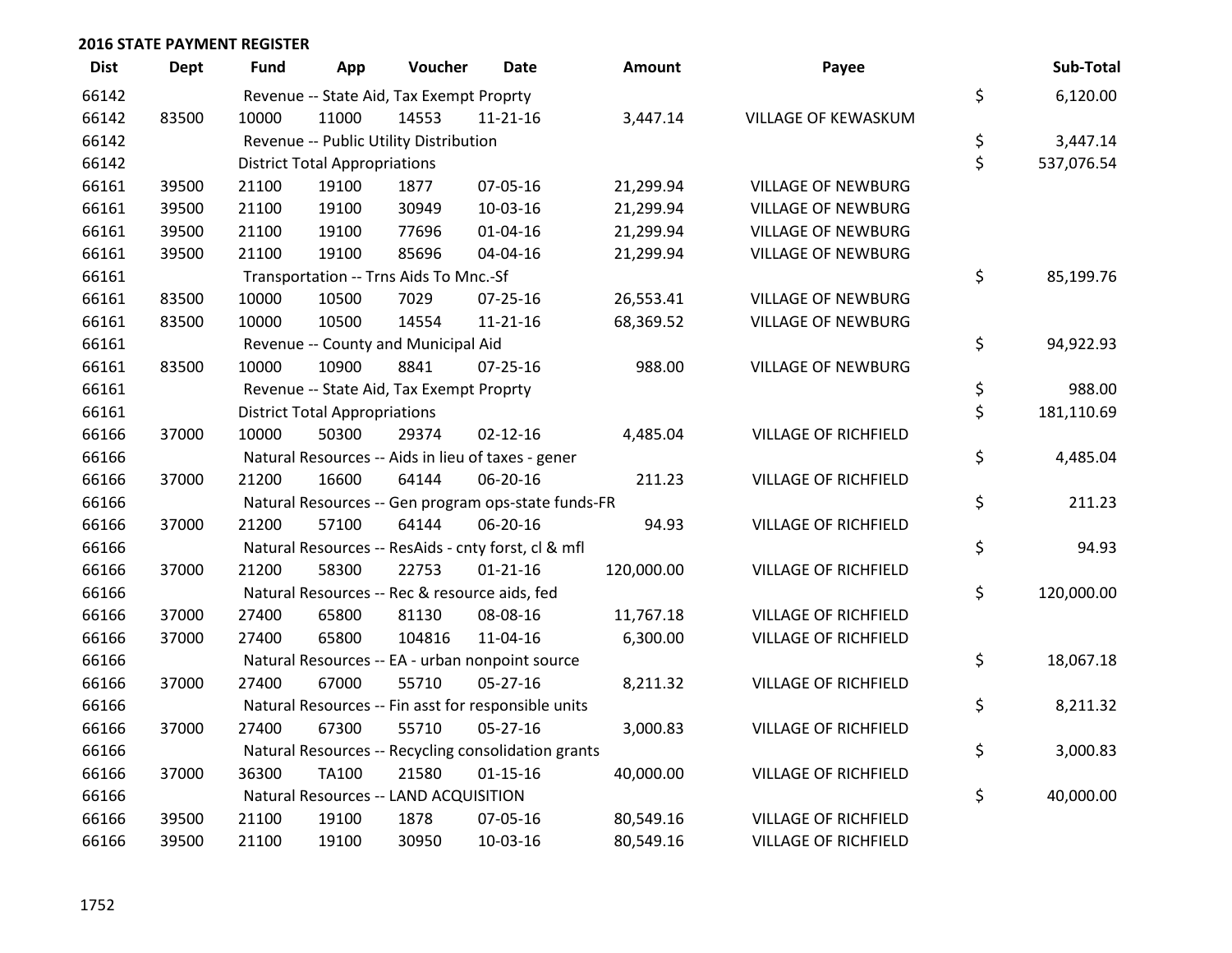| <b>Dist</b> | <b>Dept</b> | Fund  | App                                  | Voucher                                  | <b>Date</b>                                         | Amount     | Payee                       | Sub-Total        |
|-------------|-------------|-------|--------------------------------------|------------------------------------------|-----------------------------------------------------|------------|-----------------------------|------------------|
| 66166       | 39500       | 21100 | 19100                                | 77697                                    | $01 - 04 - 16$                                      | 80,549.16  | <b>VILLAGE OF RICHFIELD</b> |                  |
| 66166       | 39500       | 21100 | 19100                                | 85697                                    | 04-04-16                                            | 80,549.16  | <b>VILLAGE OF RICHFIELD</b> |                  |
| 66166       |             |       |                                      | Transportation -- Trns Aids To Mnc.-Sf   |                                                     |            |                             | \$<br>322,196.64 |
| 66166       | 39500       | 21100 | 27800                                | 72913                                    | 02-02-16                                            | 41,204.01  | TREAS VIL RICHFIELD         |                  |
| 66166       |             |       |                                      | Transportation -- Loc Rd Imp Prg St Fd   |                                                     |            |                             | \$<br>41,204.01  |
| 66166       | 83500       | 10000 | 10500                                | 7030                                     | 07-25-16                                            | 19,724.78  | <b>VILLAGE OF RICHFIELD</b> |                  |
| 66166       | 83500       | 10000 | 10500                                | 14555                                    | $11 - 21 - 16$                                      | 109,729.47 | <b>VILLAGE OF RICHFIELD</b> |                  |
| 66166       |             |       |                                      | Revenue -- County and Municipal Aid      |                                                     |            |                             | \$<br>129,454.25 |
| 66166       | 83500       | 10000 | 10900                                | 8842                                     | 07-25-16                                            | 4,355.00   | <b>VILLAGE OF RICHFIELD</b> |                  |
| 66166       |             |       |                                      | Revenue -- State Aid, Tax Exempt Proprty |                                                     |            |                             | \$<br>4,355.00   |
| 66166       | 83500       | 10000 | 11000                                | 14555                                    | $11 - 21 - 16$                                      | 2,141.96   | <b>VILLAGE OF RICHFIELD</b> |                  |
| 66166       |             |       |                                      | Revenue -- Public Utility Distribution   |                                                     |            |                             | \$<br>2,141.96   |
| 66166       |             |       | <b>District Total Appropriations</b> |                                          |                                                     |            |                             | \$<br>693,422.39 |
| 66181       | 16500       | 10000 | 22500                                | 4921                                     | 06-27-16                                            | 18,079.28  | <b>VILLAGE OF SLINGER</b>   |                  |
| 66181       |             |       |                                      |                                          | Safety & Prof Services -- Fire dues distribution    |            |                             | \$<br>18,079.28  |
| 66181       | 37000       | 27400 | 67000                                | 55865                                    | $05 - 27 - 16$                                      | 11,890.27  | <b>VILLAGE OF SLINGER</b>   |                  |
| 66181       |             |       |                                      |                                          | Natural Resources -- Fin asst for responsible units |            |                             | \$<br>11,890.27  |
| 66181       | 39500       | 21100 | 16200                                | 2138                                     | 07-05-16                                            | 3,972.24   | <b>VILLAGE OF SLINGER</b>   |                  |
| 66181       | 39500       | 21100 | 16200                                | 29240                                    | 10-03-16                                            | 3,972.27   | <b>VILLAGE OF SLINGER</b>   |                  |
| 66181       |             |       |                                      | Transportation -- Conn Hwy Aids St Fds   |                                                     |            |                             | \$<br>7,944.51   |
| 66181       | 39500       | 21100 | 19100                                | 1879                                     | 07-05-16                                            | 40,805.66  | <b>VILLAGE OF SLINGER</b>   |                  |
| 66181       | 39500       | 21100 | 19100                                | 30951                                    | 10-03-16                                            | 40,805.66  | VILLAGE OF SLINGER          |                  |
| 66181       |             |       |                                      | Transportation -- Trns Aids To Mnc.-Sf   |                                                     |            |                             | \$<br>81,611.32  |
| 66181       | 39500       | 21100 | 16200                                | 78105                                    | $01 - 04 - 16$                                      | 3,972.24   | <b>VILLAGE OF SLINGER</b>   |                  |
| 66181       | 39500       | 21100 | 16200                                | 82105                                    | 04-04-16                                            | 3,972.24   | <b>VILLAGE OF SLINGER</b>   |                  |
| 66181       |             |       |                                      | Transportation -- Conn Hwy Aids St Fds   |                                                     |            |                             | \$<br>7,944.48   |
| 66181       | 39500       | 21100 | 19100                                | 77698                                    | $01 - 04 - 16$                                      | 40,805.66  | <b>VILLAGE OF SLINGER</b>   |                  |
| 66181       | 39500       | 21100 | 19100                                | 85698                                    | 04-04-16                                            | 40,805.66  | <b>VILLAGE OF SLINGER</b>   |                  |
| 66181       |             |       |                                      | Transportation -- Trns Aids To Mnc.-Sf   |                                                     |            |                             | \$<br>81,611.32  |
| 66181       | 45500       | 10000 | 23100                                | 10292                                    | 05-24-16                                            | 1,760.00   | <b>VILLAGE OF SLINGER</b>   |                  |
| 66181       |             |       |                                      | Justice -- Law enforcement train, local  |                                                     |            |                             | \$<br>1,760.00   |
| 66181       | 83500       | 10000 | 10500                                | 7031                                     | 07-25-16                                            | 79,533.84  | <b>VILLAGE OF SLINGER</b>   |                  |
| 66181       | 83500       | 10000 | 10500                                | 14556                                    | $11 - 21 - 16$                                      | 71,657.56  | <b>VILLAGE OF SLINGER</b>   |                  |
| 66181       |             |       |                                      | Revenue -- County and Municipal Aid      |                                                     |            |                             | \$<br>151,191.40 |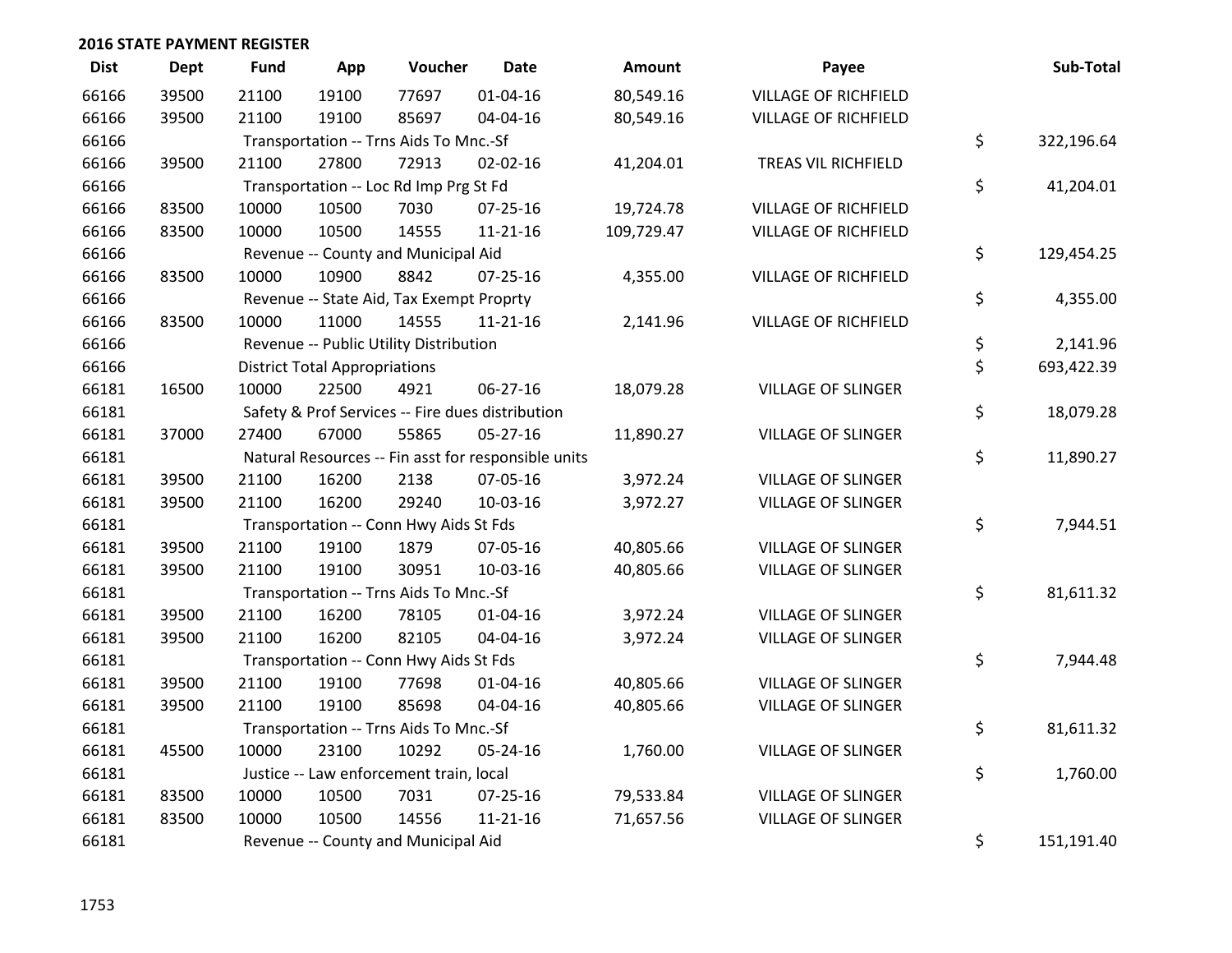| <b>Dist</b> | Dept  | <b>Fund</b> | App                                  | Voucher                                  | <b>Date</b>    | <b>Amount</b> | Payee                     | Sub-Total        |
|-------------|-------|-------------|--------------------------------------|------------------------------------------|----------------|---------------|---------------------------|------------------|
| 66181       | 83500 | 10000       | 10900                                | 8843                                     | $07 - 25 - 16$ | 7,485.00      | <b>VILLAGE OF SLINGER</b> |                  |
| 66181       | 83500 | 10000       | 10900                                | 9891                                     | $07 - 25 - 16$ | 2,098.00      | <b>VILLAGE OF SLINGER</b> |                  |
| 66181       |       |             |                                      | Revenue -- State Aid, Tax Exempt Proprty |                |               |                           | \$<br>9,583.00   |
| 66181       | 83500 | 10000       | 11000                                | 14556                                    | $11 - 21 - 16$ | 3,550.54      | <b>VILLAGE OF SLINGER</b> |                  |
| 66181       |       |             |                                      | Revenue -- Public Utility Distribution   |                |               |                           | \$<br>3,550.54   |
| 66181       | 83500 | 52100       | 36300                                | 3363                                     | 03-29-16       | 6,012.28      | <b>VILLAGE OF SLINGER</b> |                  |
| 66181       |       |             |                                      | Revenue -- Lottery & Gaming Credit       |                |               |                           | \$<br>6,012.28   |
| 66181       |       |             | <b>District Total Appropriations</b> |                                          |                |               |                           | \$<br>381,178.40 |
| 66236       | 39500 | 21100       | 16200                                | 2139                                     | 07-05-16       | 24,223.06     | <b>CITY OF HARTFORD</b>   |                  |
| 66236       | 39500 | 21100       | 16200                                | 29241                                    | 10-03-16       | 24,223.07     | <b>CITY OF HARTFORD</b>   |                  |
| 66236       |       |             |                                      | Transportation -- Conn Hwy Aids St Fds   |                |               |                           | \$<br>48,446.13  |
| 66236       | 39500 | 21100       | 17600                                | 6060                                     | 07-29-16       | 13,634.00     | <b>CITY OF HARTFORD</b>   |                  |
| 66236       | 39500 | 21100       | 17600                                | 32890                                    | 10-05-16       | 13,634.00     | <b>CITY OF HARTFORD</b>   |                  |
| 66236       | 39500 | 21100       | 17600                                | 68149                                    | 12-29-16       | 8,180.00      | <b>CITY OF HARTFORD</b>   |                  |
| 66236       |       |             |                                      | Transportation -- Tb, Trns Oper Aid Sf   |                |               |                           | \$<br>35,448.00  |
| 66236       | 39500 | 21100       | 19100                                | 1880                                     | 07-05-16       | 145,676.77    | <b>CITY OF HARTFORD</b>   |                  |
| 66236       | 39500 | 21100       | 19100                                | 30952                                    | 10-03-16       | 145,676.78    | <b>CITY OF HARTFORD</b>   |                  |
| 66236       |       |             |                                      | Transportation -- Trns Aids To Mnc.-Sf   |                |               |                           | \$<br>291,353.55 |
| 66236       | 39500 | 21100       | 16200                                | 78106                                    | $01 - 04 - 16$ | 24,223.06     | <b>CITY OF HARTFORD</b>   |                  |
| 66236       | 39500 | 21100       | 16200                                | 82106                                    | 04-04-16       | 24,223.06     | <b>CITY OF HARTFORD</b>   |                  |
| 66236       |       |             |                                      | Transportation -- Conn Hwy Aids St Fds   |                |               |                           | \$<br>48,446.12  |
| 66236       | 39500 | 21100       | 17600                                | 72063                                    | $01 - 04 - 16$ | 8,267.00      | <b>CITY OF HARTFORD</b>   |                  |
| 66236       | 39500 | 21100       | 17600                                | 90063                                    | 05-27-16       | 13,634.00     | <b>CITY OF HARTFORD</b>   |                  |
| 66236       |       |             |                                      | Transportation -- Tb, Trns Oper Aid Sf   |                |               |                           | \$<br>21,901.00  |
| 66236       | 39500 | 21100       | 19100                                | 77699                                    | $01 - 04 - 16$ | 145,676.77    | <b>CITY OF HARTFORD</b>   |                  |
| 66236       | 39500 | 21100       | 19100                                | 85699                                    | 04-04-16       | 145,676.77    | <b>CITY OF HARTFORD</b>   |                  |
| 66236       |       |             |                                      | Transportation -- Trns Aids To Mnc.-Sf   |                |               |                           | \$<br>291,353.54 |
| 66236       | 83500 | 10000       | 10500                                | 7032                                     | 07-25-16       | 203,583.46    | <b>CITY OF HARTFORD</b>   |                  |
| 66236       | 83500 | 10000       | 10500                                | 14557                                    | $11 - 21 - 16$ | 588,999.28    | <b>CITY OF HARTFORD</b>   |                  |
| 66236       |       |             |                                      | Revenue -- County and Municipal Aid      |                |               |                           | \$<br>792,582.74 |
| 66236       | 83500 | 10000       | 10900                                | 8844                                     | 07-25-16       | 41,797.00     | <b>CITY OF HARTFORD</b>   |                  |
| 66236       | 83500 | 10000       | 10900                                | 9892                                     | 07-25-16       | 8,438.00      | <b>CITY OF HARTFORD</b>   |                  |
| 66236       |       |             |                                      | Revenue -- State Aid, Tax Exempt Proprty |                |               |                           | \$<br>50,235.00  |
| 66236       | 83500 | 10000       | 11000                                | 14557                                    | $11 - 21 - 16$ | 6,205.19      | <b>CITY OF HARTFORD</b>   |                  |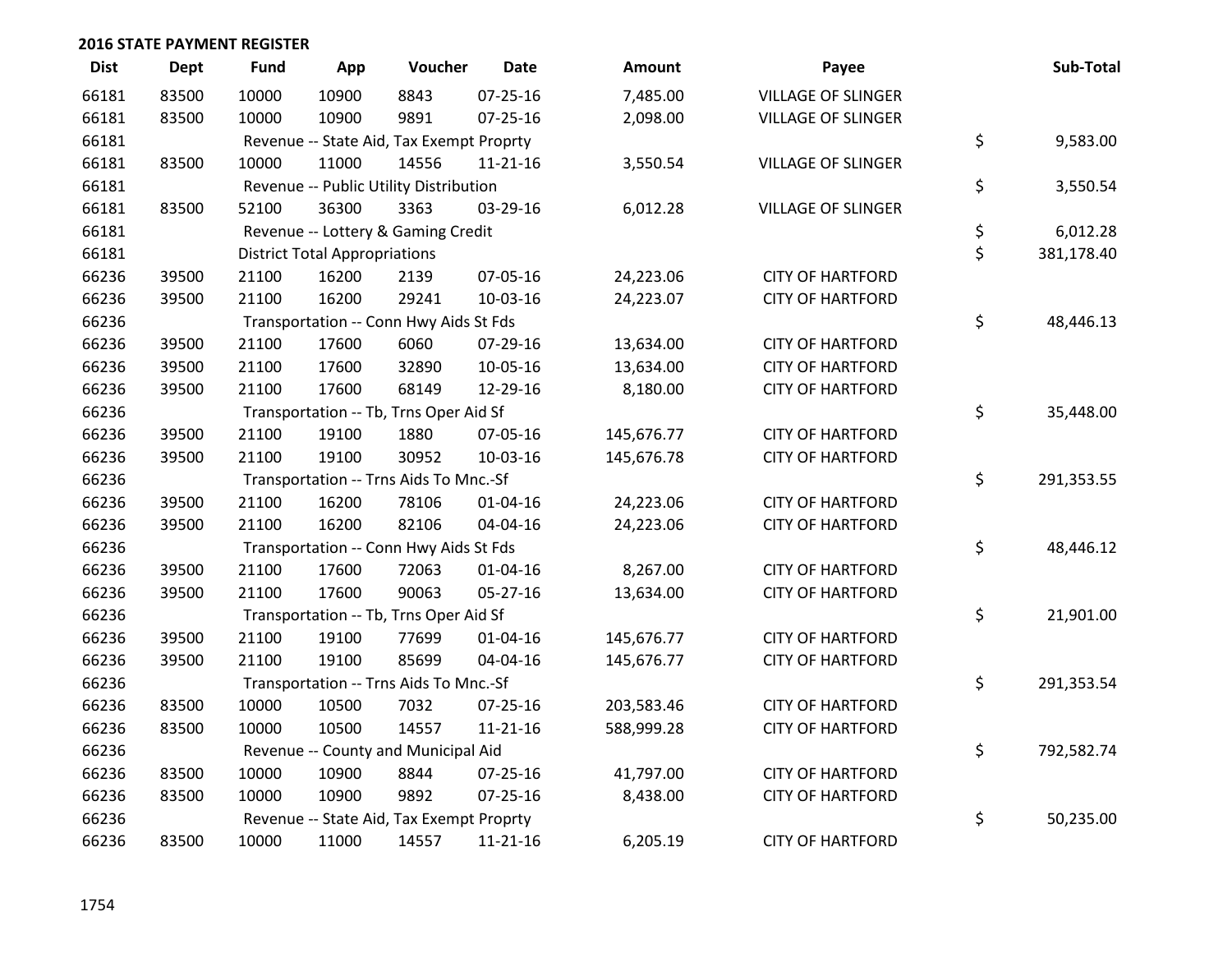| <b>Dist</b> | <b>Dept</b> | <b>Fund</b> | App                                  | Voucher                                  | <b>Date</b>                                         | Amount     | Payee                    | Sub-Total          |
|-------------|-------------|-------------|--------------------------------------|------------------------------------------|-----------------------------------------------------|------------|--------------------------|--------------------|
| 66236       |             |             |                                      | Revenue -- Public Utility Distribution   |                                                     |            |                          | \$<br>6,205.19     |
| 66236       | 83500       | 10000       | 50100                                | 2716                                     | $01-29-16$                                          | 2,980.40   | <b>CITY OF HARTFORD</b>  |                    |
| 66236       |             |             |                                      | Revenue -- Payments for municipal svcs   |                                                     |            |                          | \$<br>2,980.40     |
| 66236       |             |             | <b>District Total Appropriations</b> |                                          |                                                     |            |                          | \$<br>1,588,951.67 |
| 66251       | 83500       | 10000       | 30200                                | 5258                                     | $07 - 25 - 16$                                      | 2,653.25   | <b>CITY OF MILWAUKEE</b> |                    |
| 66251       |             |             |                                      | Revenue -- School Lvy Tx/First Dollar Cr |                                                     |            |                          | \$<br>2,653.25     |
| 66251       |             |             | <b>District Total Appropriations</b> |                                          |                                                     |            |                          | \$<br>2,653.25     |
| 66291       | 16500       | 10000       | 22500                                | 4922                                     | $06 - 27 - 16$                                      | 100,331.95 | <b>CITY OF WEST BEND</b> |                    |
| 66291       |             |             |                                      |                                          | Safety & Prof Services -- Fire dues distribution    |            |                          | \$<br>100,331.95   |
| 66291       | 37000       | 10000       | 50300                                | 29125                                    | $02 - 12 - 16$                                      | 7,718.57   | <b>CITY OF WEST BEND</b> |                    |
| 66291       |             |             |                                      |                                          | Natural Resources -- Aids in lieu of taxes - gener  |            |                          | \$<br>7,718.57     |
| 66291       | 37000       | 27400       | 67000                                | 56087                                    | $05 - 27 - 16$                                      | 95,059.03  | <b>CITY OF WEST BEND</b> |                    |
| 66291       |             |             |                                      |                                          | Natural Resources -- Fin asst for responsible units |            |                          | \$<br>95,059.03    |
| 66291       | 37000       | 27400       | 67300                                | 56087                                    | $05 - 27 - 16$                                      | 8,275.73   | <b>CITY OF WEST BEND</b> |                    |
| 66291       |             |             |                                      |                                          | Natural Resources -- Recycling consolidation grants |            |                          | \$<br>8,275.73     |
| 66291       | 39500       | 21100       | 16200                                | 2140                                     | 07-05-16                                            | 31,867.11  | <b>CITY OF WEST BEND</b> |                    |
| 66291       | 39500       | 21100       | 16200                                | 29242                                    | 10-03-16                                            | 31,867.11  | <b>CITY OF WEST BEND</b> |                    |
| 66291       |             |             |                                      | Transportation -- Conn Hwy Aids St Fds   |                                                     |            |                          | \$<br>63,734.22    |
| 66291       | 39500       | 21100       | 17600                                | 6435                                     | 07-29-16                                            | 69,995.00  | <b>CITY OF WEST BEND</b> |                    |
| 66291       | 39500       | 21100       | 17600                                | 32979                                    | 10-05-16                                            | 69,995.00  | <b>CITY OF WEST BEND</b> |                    |
| 66291       | 39500       | 21100       | 17600                                | 69095                                    | 12-29-16                                            | 41,997.00  | <b>CITY OF WEST BEND</b> |                    |
| 66291       |             |             |                                      | Transportation -- Tb, Trns Oper Aid Sf   |                                                     |            |                          | \$<br>181,987.00   |
| 66291       | 39500       | 21100       | 19100                                | 1881                                     | 07-05-16                                            | 348,999.79 | <b>CITY OF WEST BEND</b> |                    |
| 66291       | 39500       | 21100       | 19100                                | 30953                                    | 10-03-16                                            | 348,999.79 | <b>CITY OF WEST BEND</b> |                    |
| 66291       |             |             |                                      | Transportation -- Trns Aids To Mnc.-Sf   |                                                     |            |                          | \$<br>697,999.58   |
| 66291       | 39500       | 21100       | 16200                                | 78107                                    | $01 - 04 - 16$                                      | 31,867.11  | <b>CITY OF WEST BEND</b> |                    |
| 66291       | 39500       | 21100       | 16200                                | 82107                                    | 04-04-16                                            | 31,867.11  | <b>CITY OF WEST BEND</b> |                    |
| 66291       |             |             |                                      | Transportation -- Conn Hwy Aids St Fds   |                                                     |            |                          | \$<br>63,734.22    |
| 66291       | 39500       | 21100       | 17600                                | 72064                                    | 01-04-16                                            | 36,029.00  | <b>CITY OF WEST BEND</b> |                    |
| 66291       | 39500       | 21100       | 17600                                | 90064                                    | 05-27-16                                            | 69,995.00  | <b>CITY OF WEST BEND</b> |                    |
| 66291       |             |             |                                      | Transportation -- Tb, Trns Oper Aid Sf   |                                                     |            |                          | \$<br>106,024.00   |
| 66291       | 39500       | 21100       | 19100                                | 77700                                    | $01 - 04 - 16$                                      | 348,999.79 | <b>CITY OF WEST BEND</b> |                    |
| 66291       | 39500       | 21100       | 19100                                | 85700                                    | 04-04-16                                            | 348,999.79 | <b>CITY OF WEST BEND</b> |                    |
| 66291       |             |             |                                      | Transportation -- Trns Aids To Mnc.-Sf   |                                                     |            |                          | \$<br>697,999.58   |